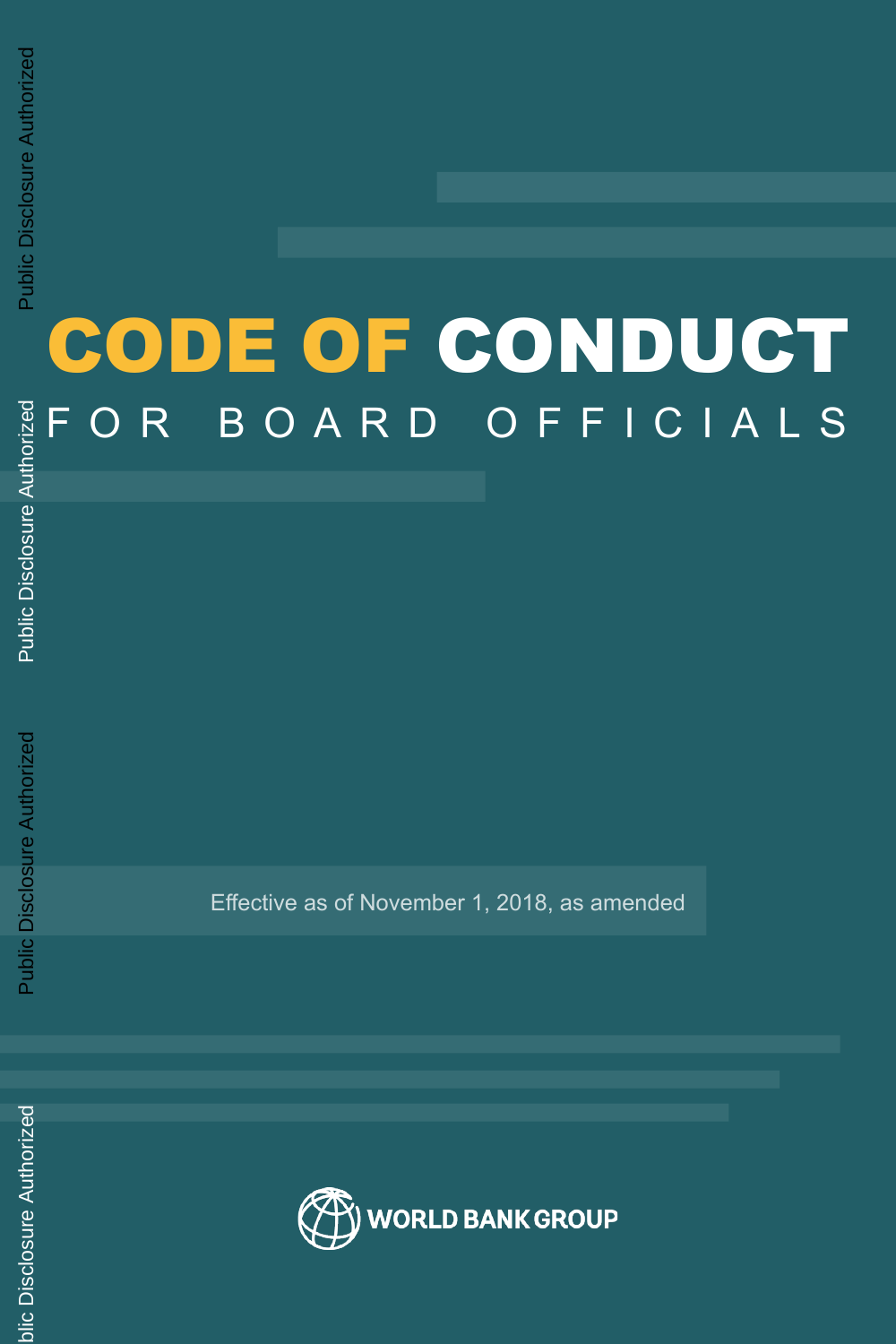Washington, D.C. August 6, 2021

This Code, as amended, supersedes the Code of Conduct for Board Officials adopted by the Executive Directors of the Bank and the Association and the Boards of the Corporation and the Agency, respectively, on October 16, 2007. (Code of Conduct for Board Officials. (R2018-0226/1). October 10, 2018; (R2021-0156). August 6, 2021). The amendment, effective August 9, 2021, is available on page 20.

Allegations of misconduct against Board Officials may be submitted to the Ethics Committee Chair or any Ethics Committee Member for consideration by the Ethics Committee in accordance with the procedures set forth in this Code.

If you would like to request any guidance from the Ethics Committee on any issue of its competence or if you would like to raise any issue, please send an email to BECSecretary@worldbank.org.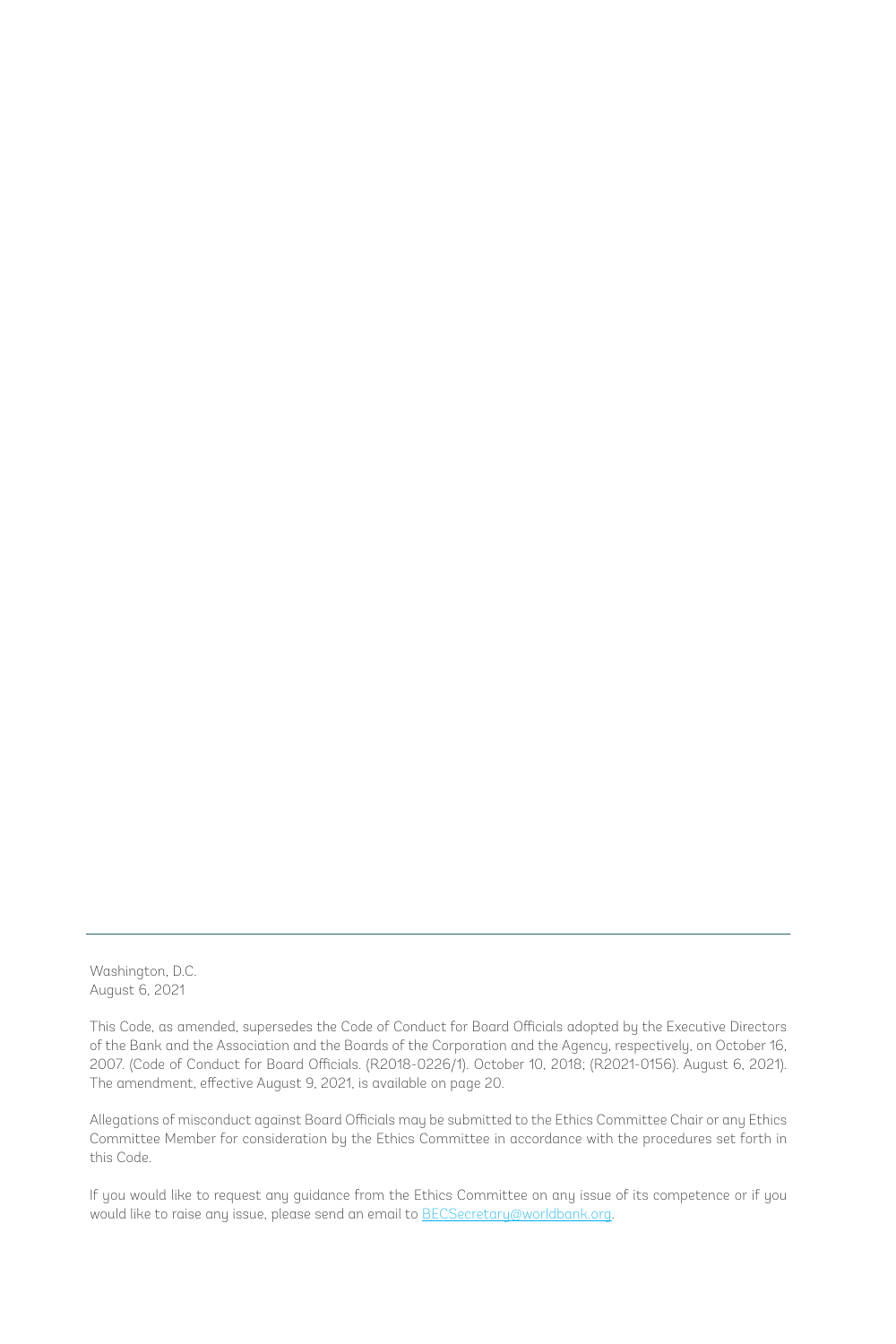# World Bank Group Core Values

# Impact | Integrity | Respect | Teamwork | Innovation

# **Impact**

#### **We help our clients solve their greatest development challenges**

- We use our convening power, commitment to excellence, and deep professional expertise to facilitate outcomes that improve people's lives
- We make decisions that prioritize impact over politics or process
- We stay at the cutting edge in our fields of expertise
- We leverage the best knowledge and expertise available, from within and outside the WBG
- We partner with our clients with flexibility and agility

#### **Integrity**

#### **We do what is right**

- We hold ourselves, our clients and our partners to the highest ethical standards
- We put the interests of the WBG and our clients first
- We ensure our words are consistent with our actions
- We take ownership of our actions and decisions
- We communicate with honesty and transparency
- We question actions that are inconsistent with our values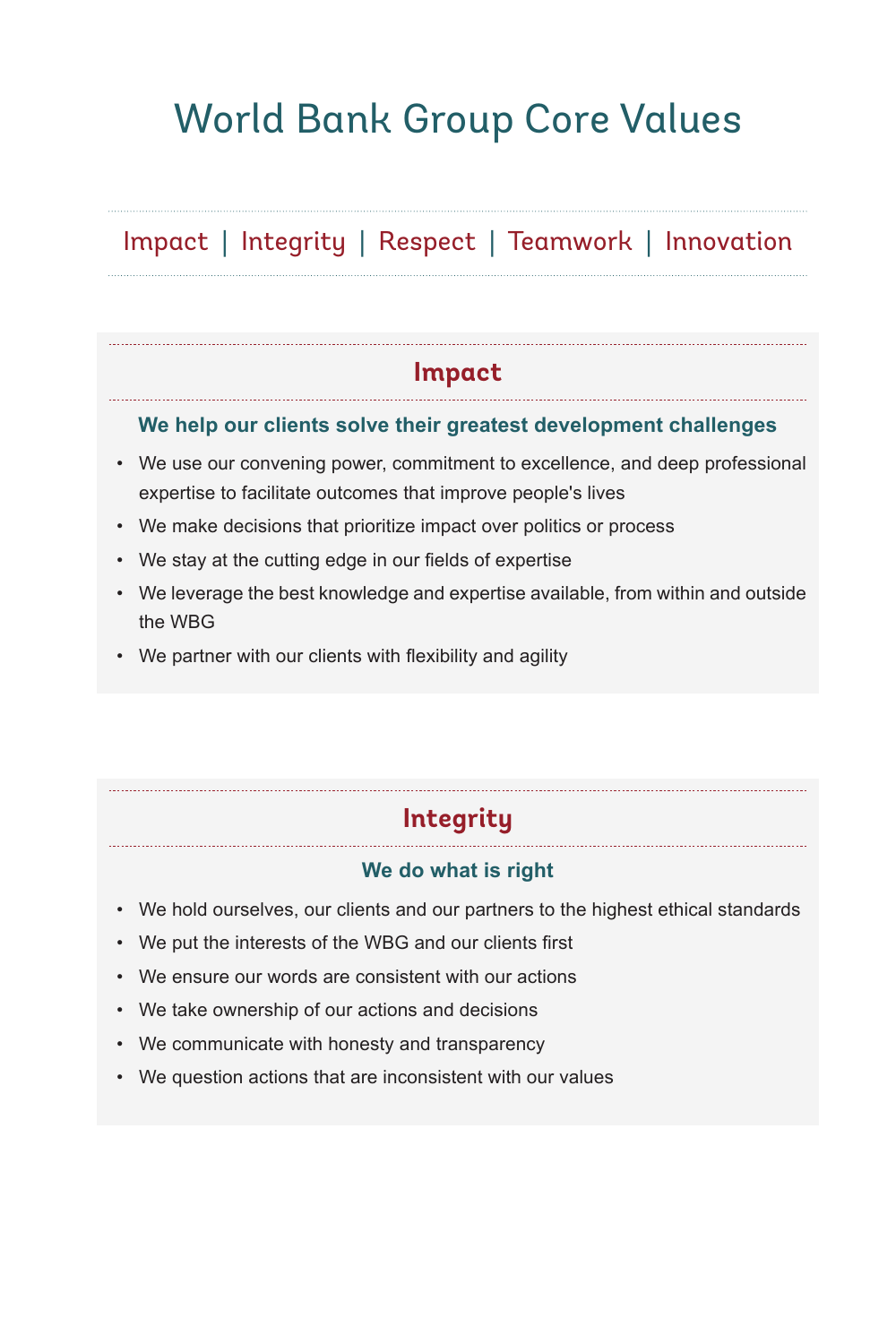# **Respect**

#### **We care for our people, our clients, our partners and our planet**

- We treat everyone with dignity and compassion
- We embrace diversity and pursue inclusion of backgrounds, identities, cultures, work styles and perspectives
- We remain humble in carrying out our mission
- We support work-life balance of our colleagues across the globe
- We apply policy and standards with fairness and consistency
- We promote sustainable solutions in our operations and in our work environment

# **Teamwork**

#### **We work together to achieve our goals**

- We seek diverse views, perspectives and experiences
- We encourage challenging ideas and constructive disagreement
- We collaborate across boundaries and borders
- We collectively own team deliverables, decisions and accountabilities
- We celebrate and reward team successes

# **Innovation**

#### **We learn and adapt to find better ways of doing things**

- We challenge assumptions and take informed risks
- We approach our work with curiosity and passion
- We reflect on, and learn from mistakes and failures
- We capture, apply and share knowledge consistently
- We ask for, and learn from feedback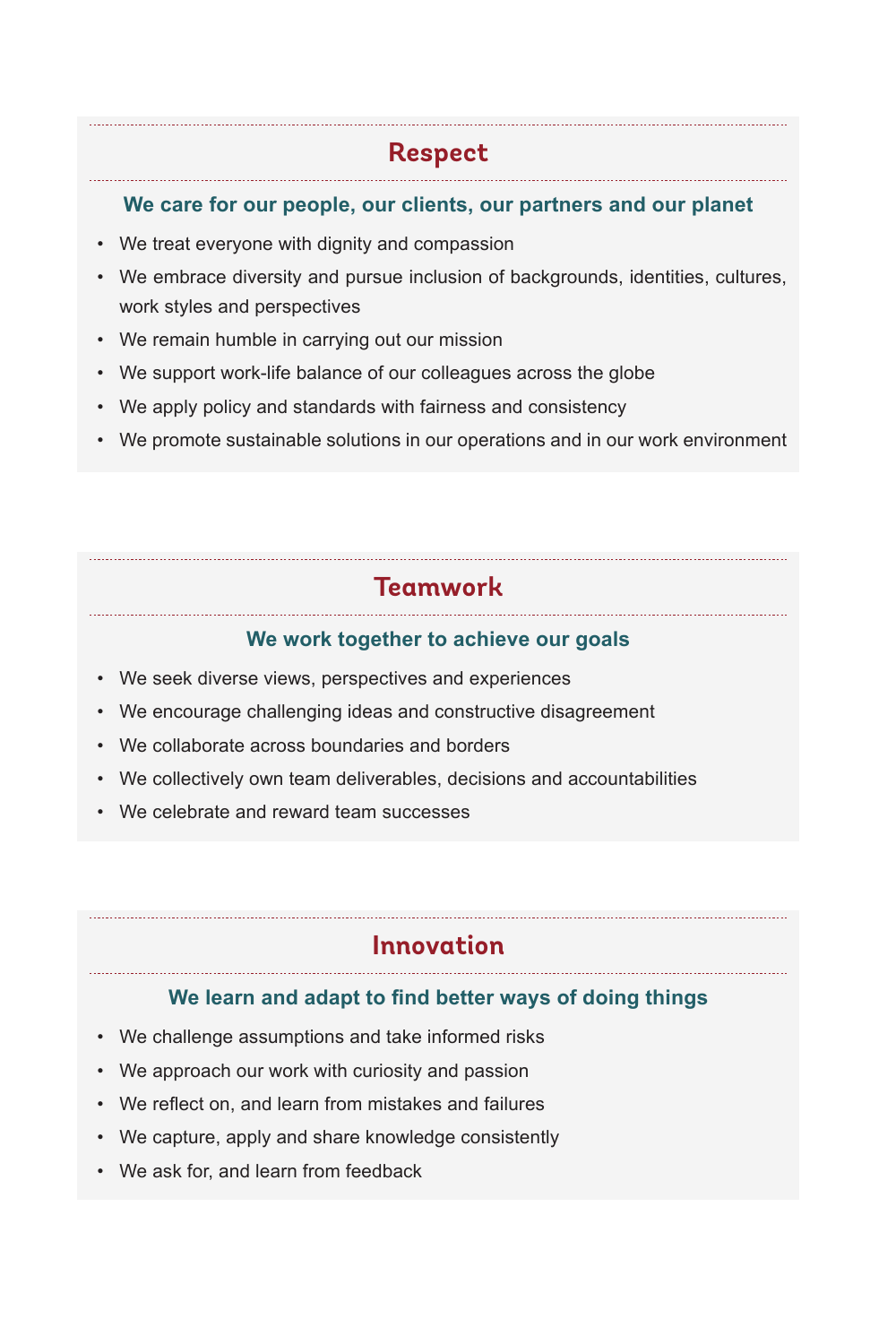# **Table of Contents**

| 19. Conflict of Interest Disclosures and Requests for Authorization and Guidance  13 |  |
|--------------------------------------------------------------------------------------|--|
|                                                                                      |  |
|                                                                                      |  |
|                                                                                      |  |
|                                                                                      |  |
|                                                                                      |  |
|                                                                                      |  |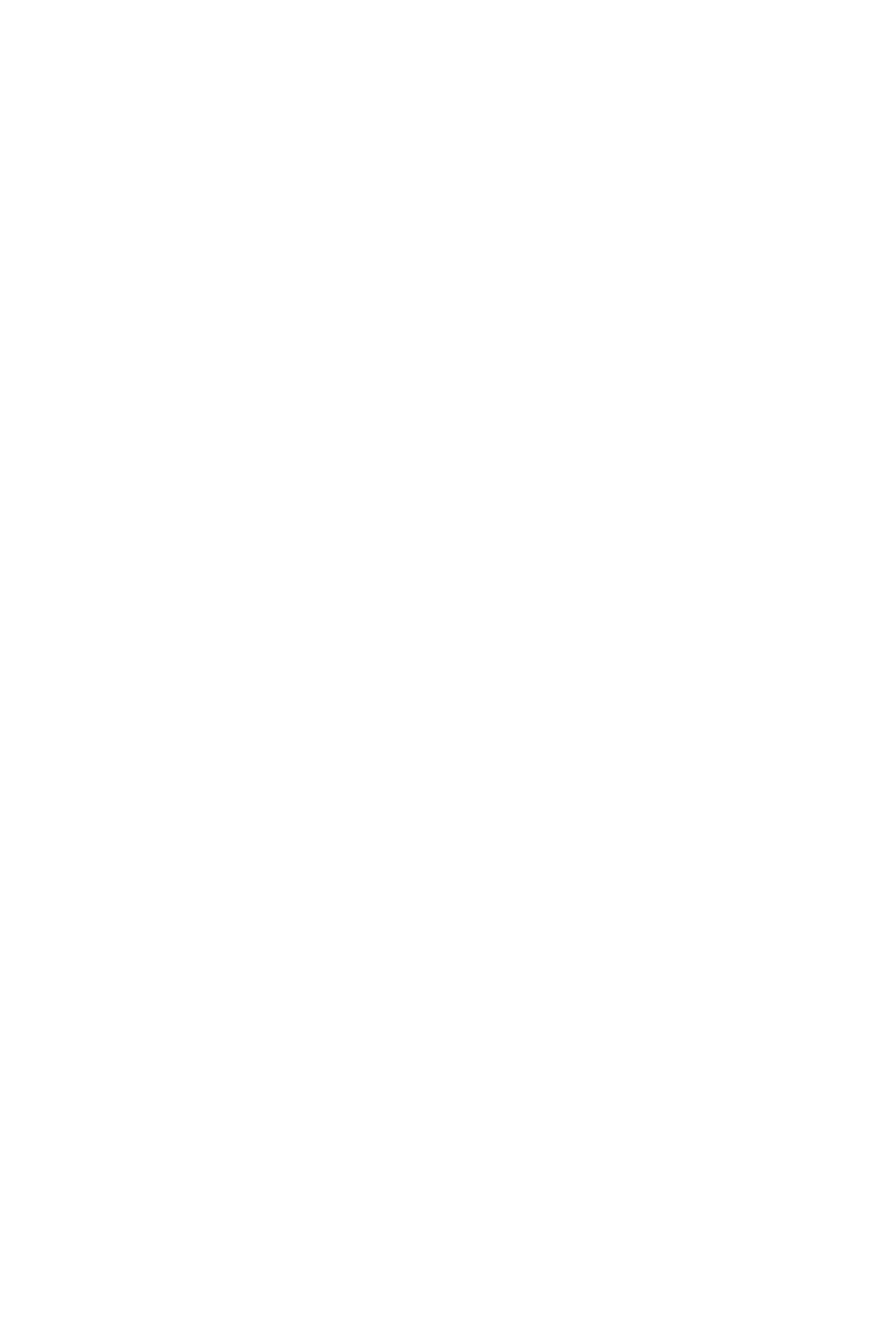# Code of Conduct for Board Officials

This Code of Conduct for Board Officials has been adopted by the Executive Directors of the International Bank for Reconstruction and Development, the International Finance Corporation, the International Development Association, and the Multilateral Investment Guarantee Agency (collectively, the "Organizations") to set forth principles and ethical standards for Board Officials, as defined below in connection with, or having a bearing upon, their status and responsibilities in the Organizations. As these officials are entrusted with responsibilities as prescribed in the Articles of Agreement, By-Laws, and related documents of the Organizations, their personal and professional conduct must comply with the standards and procedures set forth herein.

This Code of Conduct for Board Officials is set out below in four sections: Section A-- General Principles and Obligations; Section B--Conflict of Interest Policy; Section C-- Ethics Committee Procedures; and Section D--Definitions. Together, these Sections may be referred to as "the Code of Conduct" or "this Code".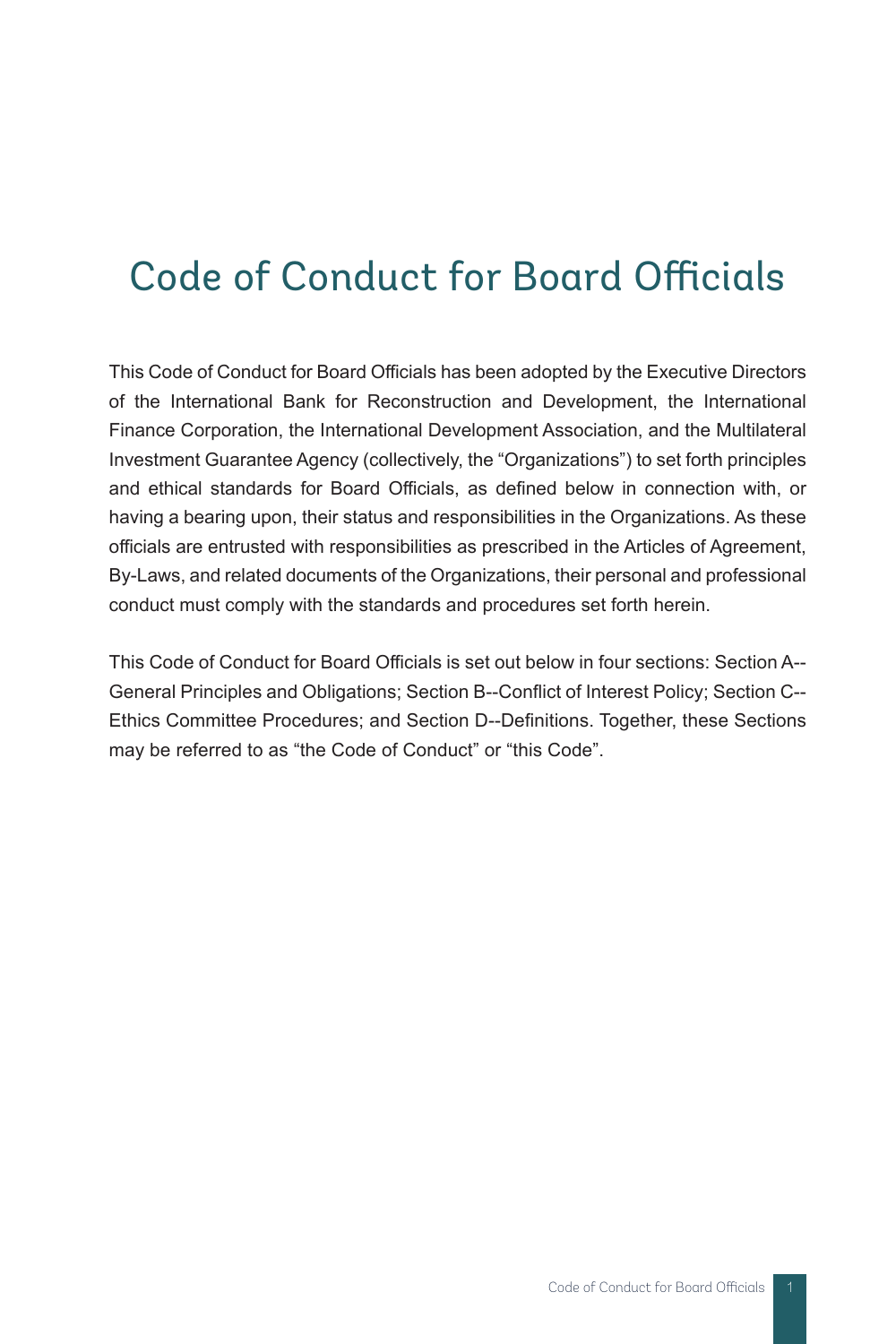### **SECTION A: GENERAL PRINCIPLES AND OBLIGATIONS**

### **1. Application**

- (a) This Code, as revised, shall take effect as of November 1, 2018, with respect to conduct arising or occurring on or after that date, and shall supersede the Code of Conduct for Board Officials and the Ethics Committee and Procedures adopted by the Executive Directors of the Bank and the Association and the Boards of the Corporation and the Agency, respectively, on October 16, 2007, pursuant to R2007-0209. The Executive Directors shall review this Code from time to time, to ensure that highest ethical standards continue to be required.
- (b) The letter and spirit of the provisions set forth in this Code shall apply equally to all Board Officials except as otherwise specified herein, and shall serve as a source of guiding principles even in situations that are not specifically addressed.
	- (i) The provisions set forth in this Code shall apply to the President of each of the Organizations (referred to as "the President") unless otherwise specified in the respective terms of appointment.
	- (ii) The provisions set forth in this Code shall apply equally to Senior Advisors and Advisors to the Executive Directors, and, where there is a conflict with provisions applicable to staff of the Organizations that would otherwise apply to Advisors, this Code shall take precedence.
	- (iii) The provisions shall apply to Temporary Alternate Executive Directors (who are not Senior Advisors or Advisors) only when they are acting in such capacity.
- (c) In order to reflect the importance of this Code and the obligations contained in it, each Board Official shall, at the start of each new term of the Executive Directors, and, promptly upon taking office at other times, sign a copy of this Code, to be deposited with the Ethics Committee.

#### **2. Basic Standard of Conduct**

(a) Board Officials shall carry out their responsibilities as prescribed in the Articles of Agreement, By-Laws, and related documents of the Organizations to the best of their ability and judgment. Board Officials shall maintain the highest standards of integrity and ethics in their personal and professional conduct. They shall act in accordance with the Organizations' core values of impact, integrity, respect, teamwork and innovation and observe principles of good governance. Board Officials shall hold the interests of the Organizations paramount over personal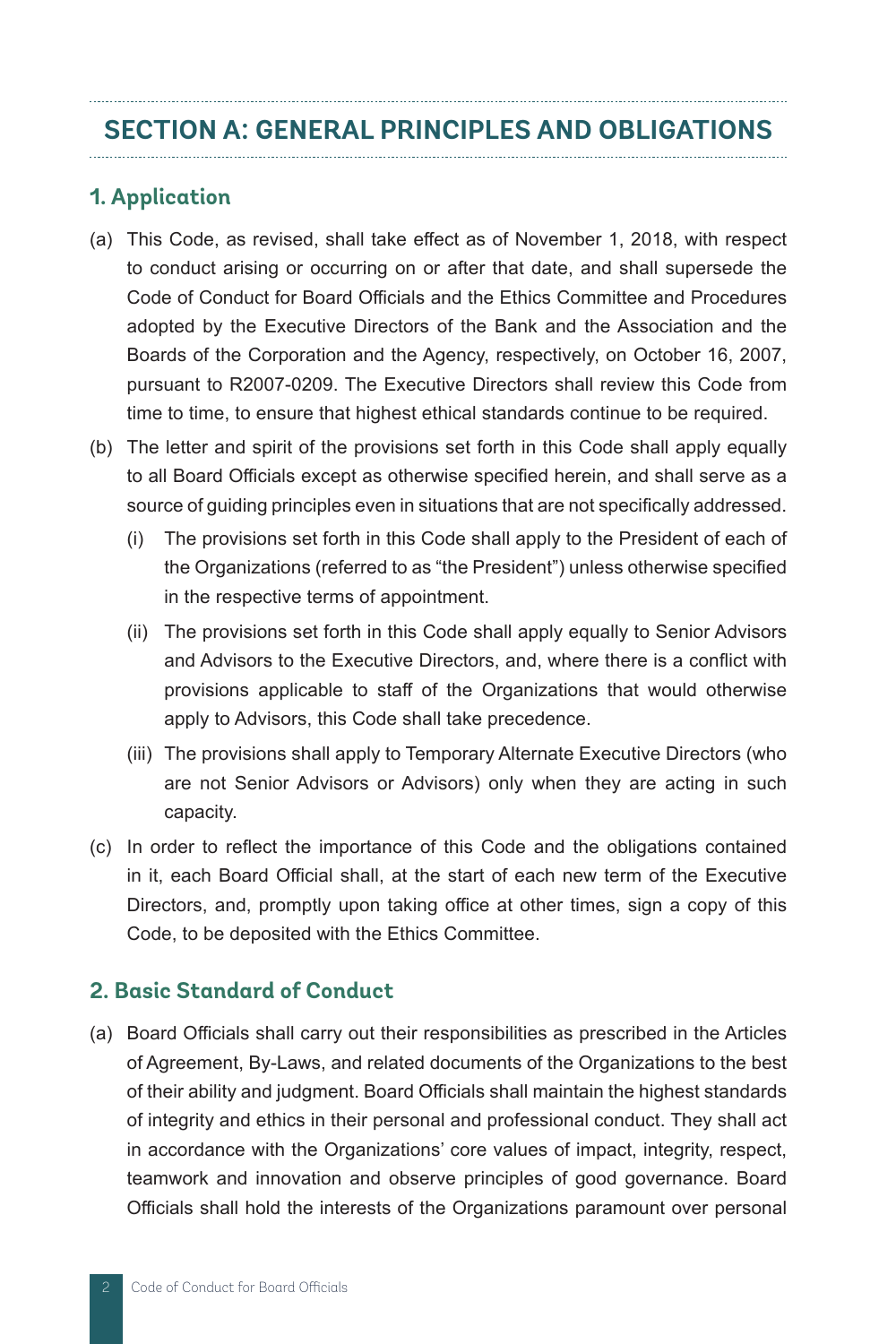interests, and shall avoid conduct that could bring the Organizations into disrepute or create the appearance of impropriety.

- (b) In this connection, the Executive Directors note certain relevant provisions of the Articles of Agreement and, in particular, the requirement that neither the Organizations nor their officers interfere in the political affairs of member countries and, with respect to the Bank, the Corporation, and the Association, that they be influenced in their decisions by economic considerations only, as well as the requirement that all member countries of the Organizations respect the international character of the duty of the President, officers, and staff of the Organizations.
- (c) The Executive Directors also note the requirement under the Articles of Agreement of the Bank that it is their duty to function in continuous session at the principal office of the Bank and, in accordance with the By-Laws of the Bank and the Corporation, the Executive Directors and the Alternate Executive Directors shall devote all the time and attention to the business of the Bank and the Corporation, respectively, that the interests of those Organizations require. An equivalent obligation shall apply to other Board Officials. Board Officials shall observe the applicable policies and procedures regarding travel, including the duty to provide notice of their intention to undertake travel.

#### **3. Local Laws**

Board Officials shall observe the laws of each jurisdiction in which they are present pursuant to their duties as Board Officials so as not to be perceived as abusing the privileges and immunities conferred upon the Organizations and upon them as Board Officials. This provision does not abrogate or waive any of these privileges or immunities of Board Officials or the Organizations or any diplomatic immunities which may be held by Board Officials. A Board Official shall notify the Ethics Committee if he or she is arrested, charged or convicted of any criminal offences, other than minor violations.

#### **4. Disclosure of Information**

- (a) Board Officials shall at all times observe the applicable policies of the Organizations regarding the protection of restricted information and the disclosure and sharing of information, including those relating to electronic modes of communication, such as social media.
- (b) The provisions of subparagraph 4(a) above shall continue to apply to Board Officials, without limitation, after their service as Board Officials has ended.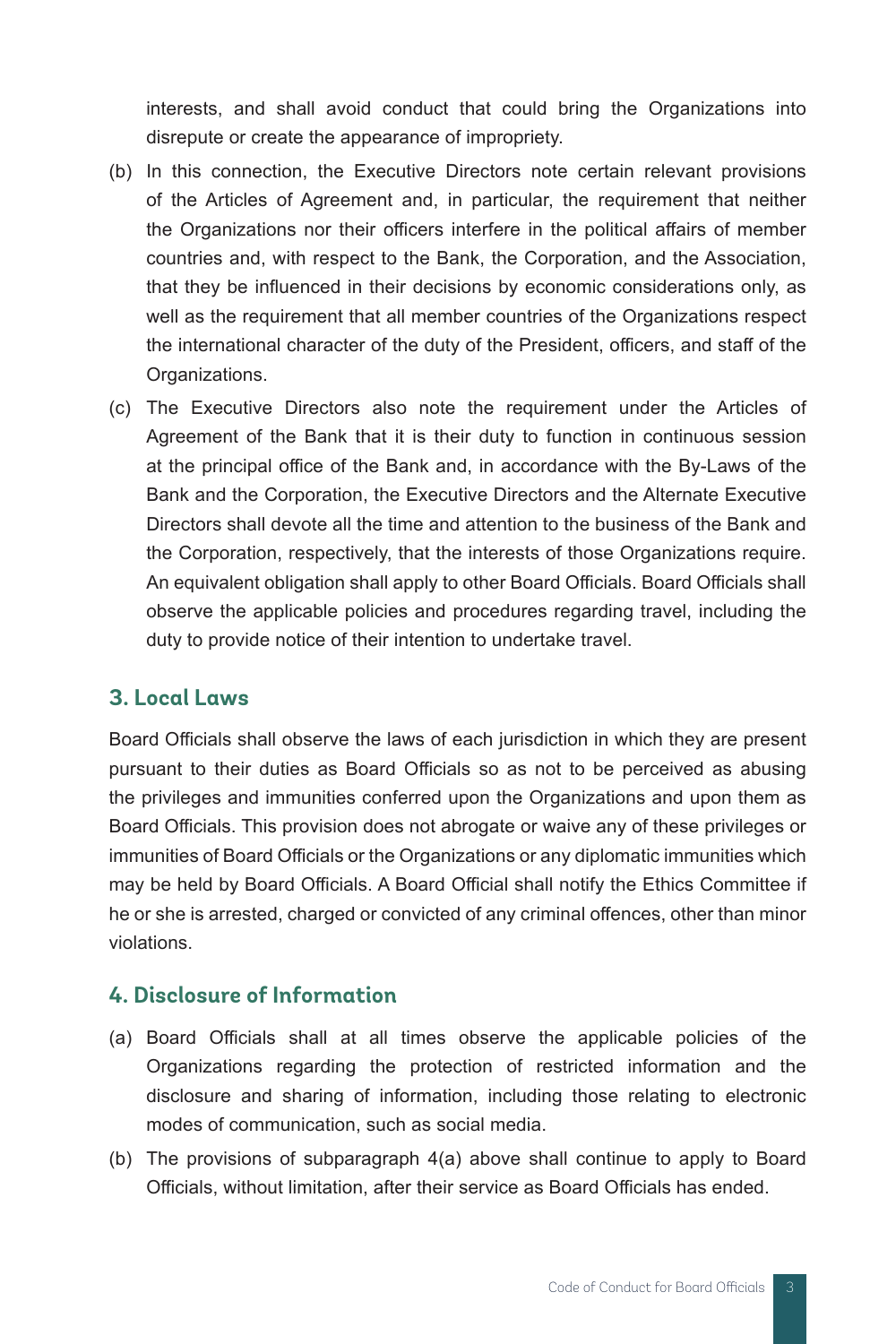- (c) Board Officials may speak on behalf of the Board only when authorized by the Board to do so and shall make clear in what capacity they are speaking when issuing public statements relating to the Organizations, and comply with the requirements of subparagraph 4(a) above.
- (d) The provisions of this paragraph 4 shall not limit the provision of information by an Executive Director, or other Board Officials in such Executive Director's office, to the governments of the member countries that have appointed or elected such Executive Director, as may be required in the course of carrying out their duties as Board Officials. Where such distribution takes place, the receiving official(s) remain(s) subject to the restrictions on distribution indicated on such document.

#### **5. Conduct in the Performance of Official Duties**

- (a) Board Officials (other than the President) may take appropriate action at the Organizations in the interests of governments, organizations, entities and individuals in their respective constituencies, provided that such measures are consistent with the rules and procedures of the Organizations. Whether taking such actions or otherwise, they shall not attempt to exert undue influence on management and staff of the Organizations with respect to, without limitation: (i) the awarding of contracts for the procurement of goods or services; (ii) the investigation and resolution of any dispute or allegations dealt with in accordance with the applicable policies and procedures of the Organizations, including in procurement matters; and (iii) the appointment, compensation and termination of staff members of the Organizations.
- (b) Board Officials shall treat their colleagues and staff with courtesy and respect, promoting a positive work environment without harassment, including sexual harassment, or discrimination. Since the standards applicable to staff of the Organizations represent the highest standards of ethical conduct in these areas, those standards shall apply to Board Officials, including with respect to harassment and discrimination.
- (c) Board Officials shall exercise adequate control and supervision over matters for which they are individually responsible and protect and preserve the resources with which they are entrusted in accordance with the budgetary standards and restrictions regarding their offices. Board Officials shall ensure that the property, services and personnel of the Organizations are utilized by themselves and persons in their offices only for the official business of the Organizations.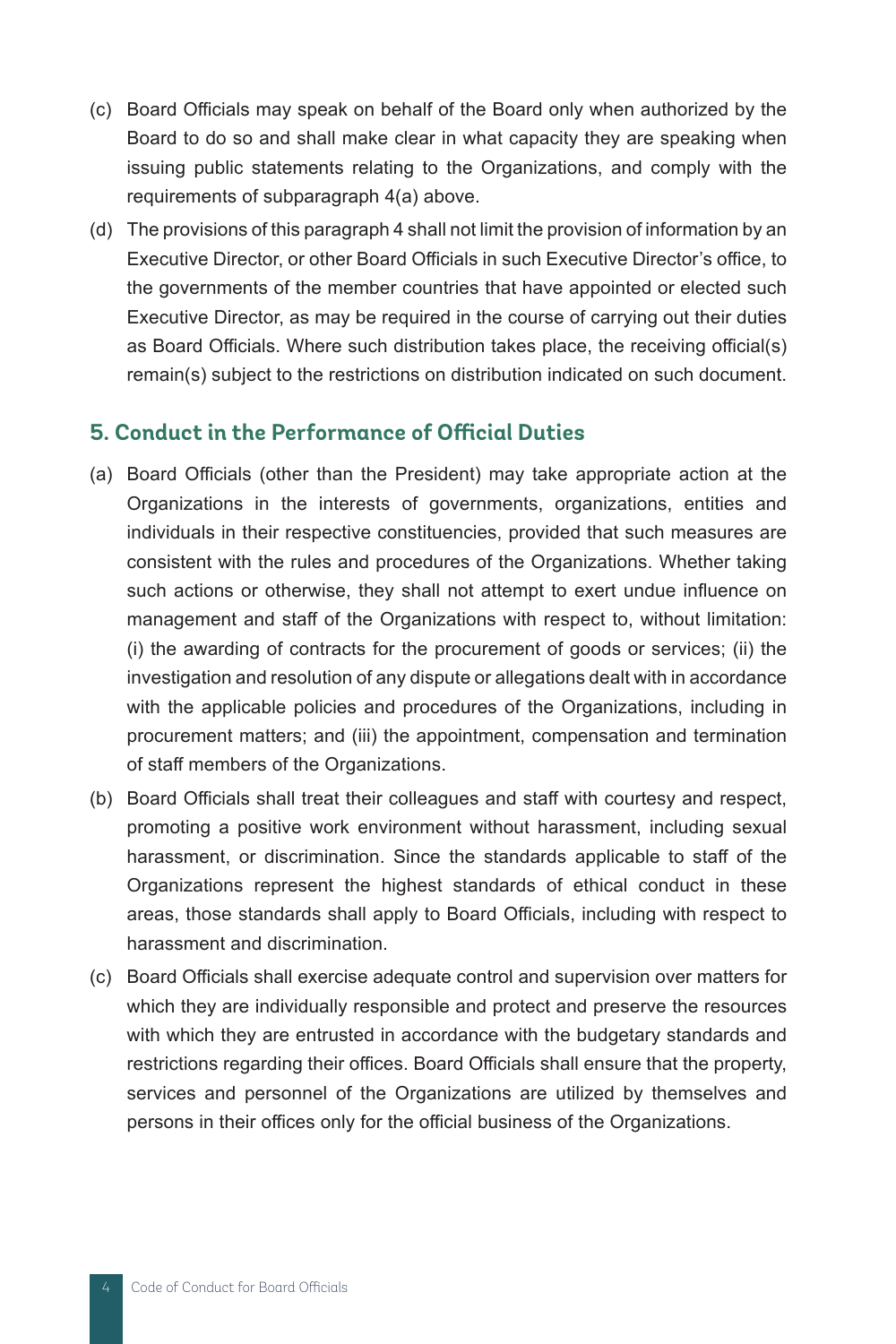#### **6. Obligation to Report and Prohibition of Retaliation**

- (a) Board Officials shall have a duty to report suspected misconduct by (i) management and staff members directly to the appropriate unit in the Organizations responsible at the time for such matters, such as the Ethics and Business Conduct Department or the Integrity Vice Presidency and (ii) Board Officials in accordance with subparagraph 20 (a) of this Code. Board Officials shall refrain from making knowingly false allegations.
- (b) Board Officials shall not retaliate against an individual who (i) provides information in good faith about suspected misconduct, (ii) cooperates in connection with a review or investigation of allegations of misconduct or (iii) takes part in proceedings for internal dispute resolution.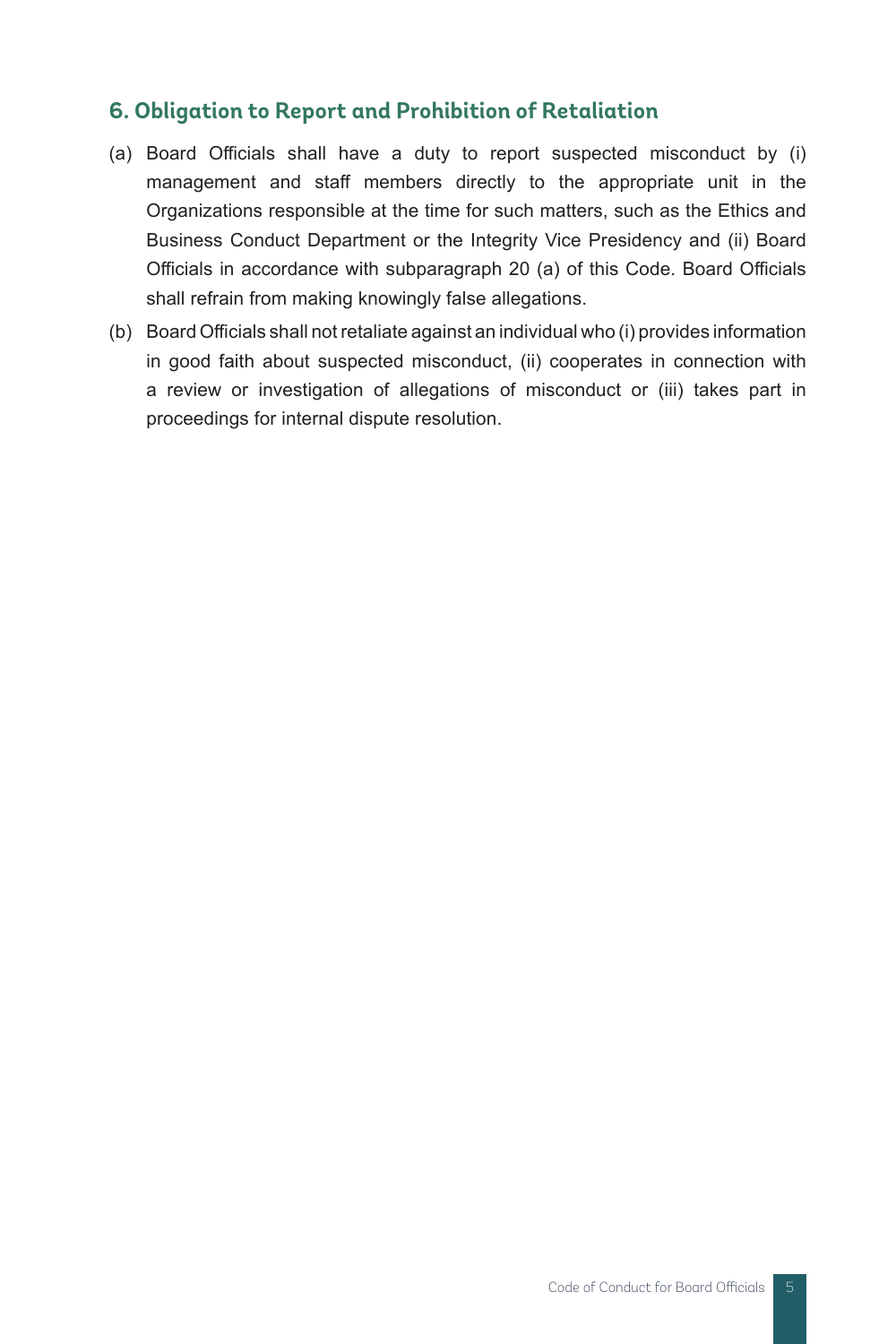# **SECTION B: CONFLICT OF INTEREST POLICY**

#### **7. Conflict of Interest**

A conflict of interest arises when the personal interests of a Board Official interfere in any way with his or her public duty or with the interests of the Organizations. A conflict of interest may arise when a Board Official takes actions or has interests that make it difficult to perform his or her work objectively and effectively, or when a Board Official takes actions that intentionally result in improper benefits for that Board Official, immediate family members or other persons or entities.

An actual conflict of interest involves a conflict between a Board Official's official duties and his or her personal interests that could improperly influence the performance of those official duties. An apparent conflict of interest arises when it could reasonably be perceived that a Board Official's personal interests could improperly influence the performance of his or her official duties even if this is not in fact the case.

#### **8. Disclosure of Conflicts of Interest**

- (a) Board Officials shall avoid any situation involving an actual or apparent conflict of interest.
	- (i) If an actual or apparent conflict of interest arises or there is doubt whether a conflict of interest exists, the Board Official concerned shall promptly disclose the matter to the Ethics Committee for guidance and shall recuse himself or herself by withdrawing from attendance and participation in deliberations or decision-making connected with that matter, pending guidance from the Ethics Committee. If the Ethics Committee determines that an actual conflict of interest exists, the Board Official shall continue such recusal. If the Ethics Committee determines that an apparent conflict of interest exists, such recusal shall be required where necessary in the interests of the Organizations.
	- (ii) The Board Official concerned shall, as specified in paragraph 19 (e) of this Code: (A) comply with the guidance issued by the Ethics Committee, to the satisfaction of the Ethics Committee; and (B) promptly inform the Ethics Committee of the resolution of the conflict of interest in such detail as the Ethics Committee shall request.
- (b) Upon appointment or election, Board Officials shall disclose to the Ethics Committee any conflict of interest (or doubts about whether a conflict of interest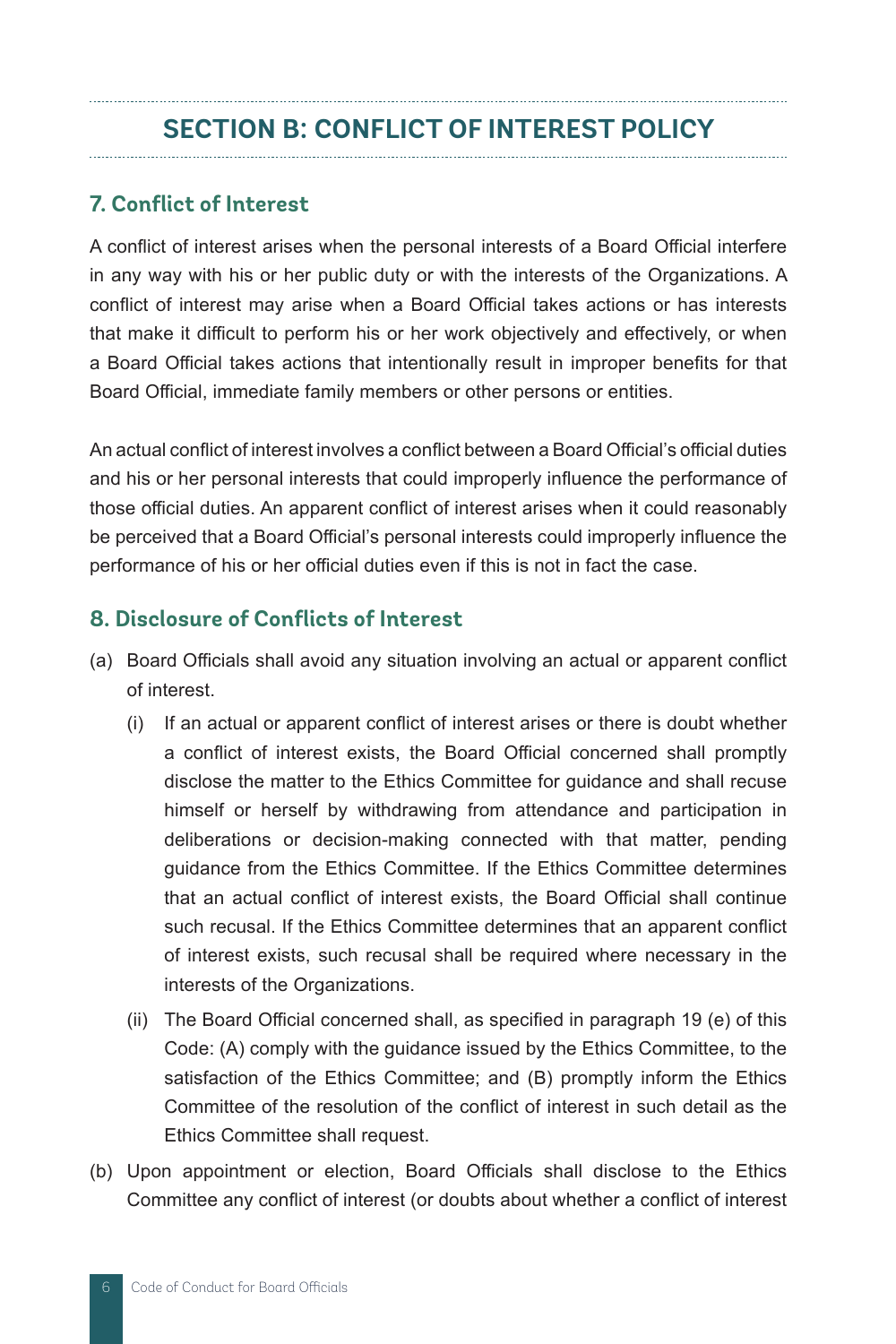exists) under this Section B (including financial conflicts of interest covered by paragraph 9 of this Code), and shall take such actions to resolve such conflicts prior to taking up office as the Ethics Committee shall determine.

#### **9. Personal Financial Affairs**

- (a) Pursuant to procedures established by the Executive Directors, Board Officials shall make written disclosure to a Financial Review Officer designated by the Executive Directors of any financial or business interests of their own or their immediate family members. In accordance with such procedures, disclosures shall be made promptly: upon appointment or election; and annually thereafter for each reporting cycle until service as a Board Official has ended.
	- (i) The Financial Review Officer shall attempt to resolve any concerns arising under this Code regarding such disclosure first with the Board Official, and shall promptly communicate such resolution to the Ethics Committee. If the concerns are not promptly resolved with the Board Official, the Financial Review Officer shall bring such concerns to the attention of the Ethics Committee for resolution in accordance with paragraph 19 of this Code. The Board Official concerned may, at any time, also bring the matter to the attention of the Ethics Committee for such resolution.
	- (ii) The provisions of this subparagraph 9 (a) shall not apply to Temporary Alternate Executive Directors who are not Senior Advisors or Advisors.
- (b) Except within the limits specified in this subparagraph 9 (b), Board Officials shall avoid having any financial interest in transactions of the Organizations or in projects or enterprises involving the Organizations.
	- (i) A Board Official may acquire for investment purposes and subsequently sell securities issued by the Organizations but shall not engage in short-term trading in such securities.
	- (ii) A Board Official shall not use any information not generally available to the public to further the private interests of the Board Official or those of any other person or entity.
	- (iii) The provisions of this subparagraph 9 (b) shall apply also to the Board Official's immediate family members.
- (c) Board Officials may consult the Financial Review Officer for information prior to undertaking financial transactions that may be restricted by this paragraph or other provisions of this Code, including the Bank Group's "Restricted Lists" as maintained by the Office of Ethics and Business Conduct and accessible through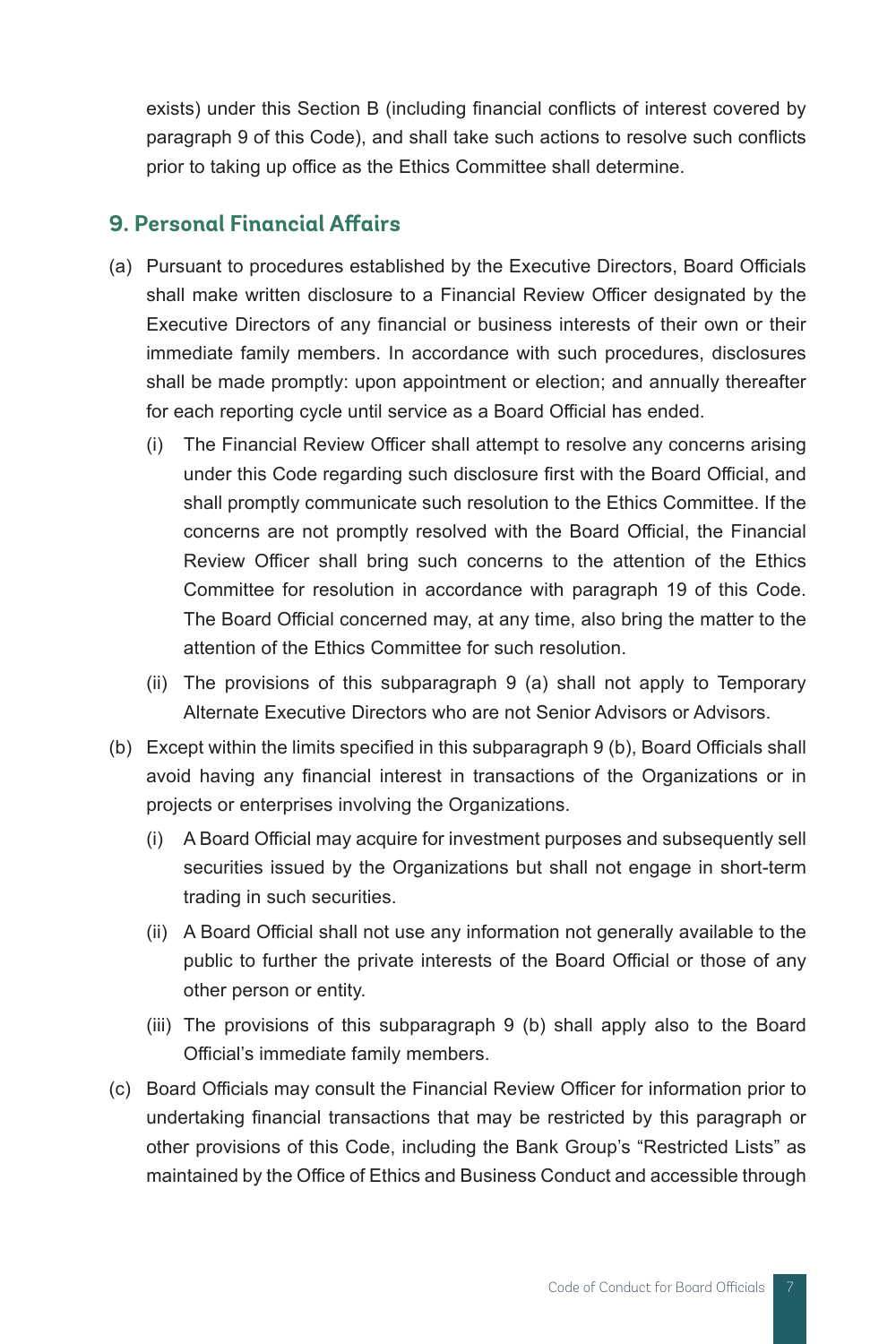the Office of Ethics and Business Conduct website. Board Officials shall seek guidance on such transactions from the Ethics Committee, and shall comply with the guidance of the Ethics Committee with regard to such transactions.

#### **10. Outside Activities and Other Employment**

- (a) **Outside Activities**. Board Officials shall not engage in outside activities incompatible with the proper discharge of their duties, including the obligations of this Code. Board Officials shall obtain the prior authorization of the Ethics Committee for all activities outside official duties, except that teaching, lecturing, and writing do not require Ethics Committee authorization. In considering outside activities, the Ethics Committee and Board Officials shall give particular weight to the interests of the Organizations and the avoidance of conduct that could bring the Organizations into disrepute.
- (b) The restrictions on matters related to former employers, prospective employers and future employers in this subparagraph 10 (b) shall not apply where the employer is one of the Organizations or another intergovernmental organization, or a member country (including the member's political or administrative subdivisions, government, department, agency or other governmental body).
	- (i) **Former Employment**. For a period of one year after appointment or election, a Board Official shall recuse himself or herself from involvement in or influence on matters related to the Organizations' dealings with his or her former employers and clients.
	- (ii) **Prospective Employment**. When negotiating for, or entering into an arrangement concerning, prospective employment outside the Organizations for themselves or for their immediate family members, Board Officials shall not allow such circumstances to influence the performance of their duties. Where involvement in a matter for the Organizations could be, or could be perceived as, benefiting the prospective employer, regardless of whether there is a detriment to the Organizations or their constituents, the Board Official concerned shall disclose such negotiations or arrangements to the Ethics Committee, and shall recuse himself or herself from involvement in or influence on matters related to that prospective employer.
	- (iii) **Future Employment**. For a period of one year following the end of service as a Board Official, a Board Official shall recuse himself or herself from involvement in or influence on matters related to the Organizations' dealings with his or her future employers.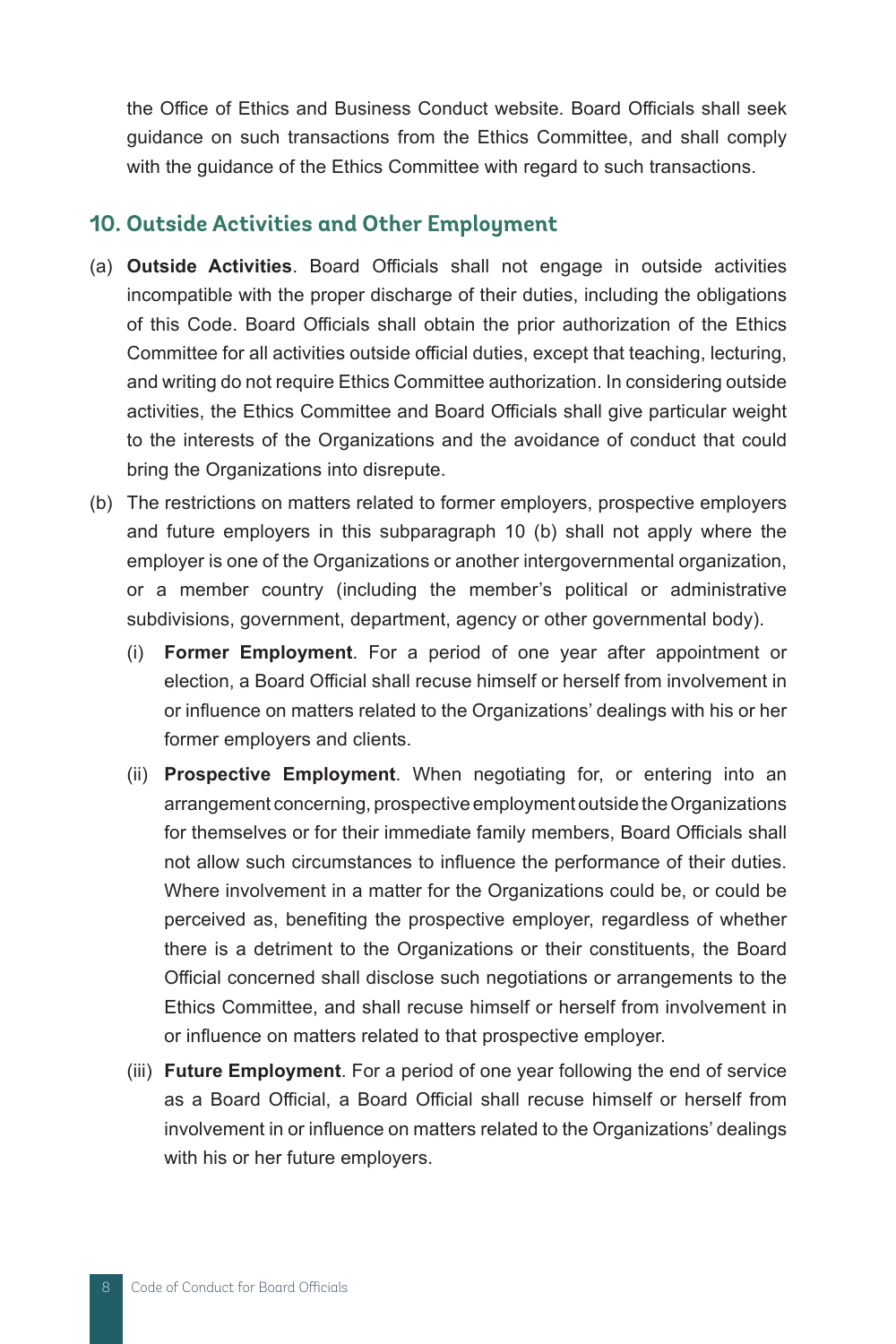(c) **Employment by the Organizations**. Executive Directors and Alternate Executive Directors shall not seek, apply for, or take up appointment to the staff of any of the Organizations while serving as Executive Directors and Alternate Executive Directors or within one year following the end of such service, including consultant appointments and any other remunerated assignments.

#### **11. Gifts and Entertainment**

In regard to acceptance of favors, gifts, and entertainment from persons having dealings with the Organizations, Board Officials shall exercise tact and judgment to avoid the appearance of improper influence on the performance of their official duties. The ordinary courtesies of international business and diplomacy may be accepted, but gifts, favors, and entertainment, as well as loans and other services, shall not be accepted unless they are under an insignificant monetary limit, as determined by the Executive Directors from time to time.**<sup>1</sup>** Any gift that is accepted on the basis of the Board Official's judgment that refusal to accept would offend or embarrass the donor or the Organizations shall be promptly turned over to the Organizations for charitable donation, display on the premises, or independent appraisal on the basis of which the Board Official may be allowed to purchase the gift.

**<sup>1</sup>** A cumulative value of US \$100 for all gifts received from the same entity (or individuals working on behalf of the entity) during the prior period of 12 consecutive months was approved by the Executive Directors when approving the Code revisions in October 2018.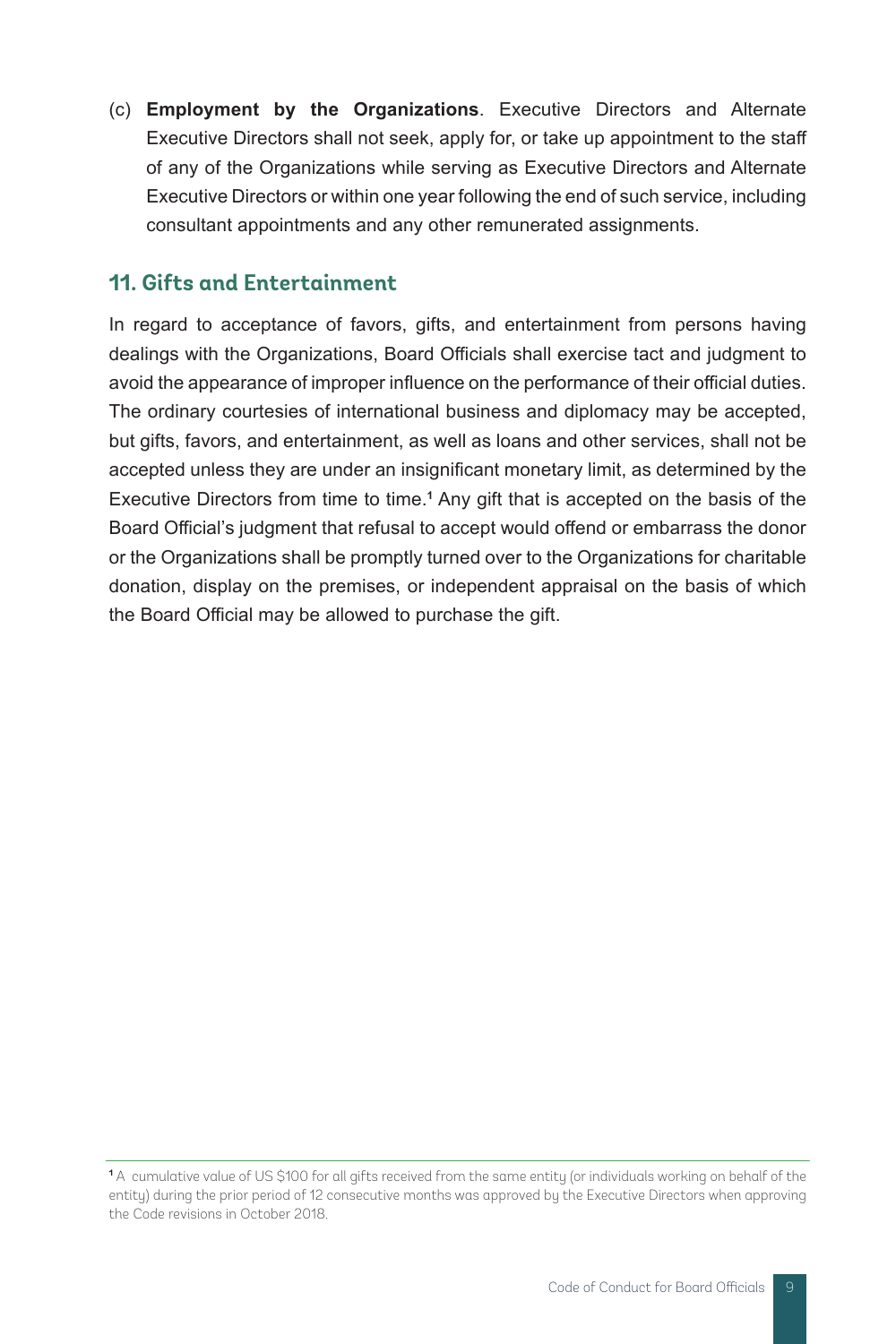# **SECTION C: ETHICS COMMITTEE PROCEDURES**

#### **12. Ethics Committee**

The Executive Directors shall maintain an Ethics Committee to consider matters relating to the interpretation or application of this Code, including requests for guidance concerning conflicts of interest, annual disclosures, or other ethical aspects of conduct in respect of Board Officials, and allegations of misconduct by Board Officials.

#### **13. Scope of Responsibility**

The Ethics Committee shall:

- (a) receive, review and advise on disclosures and requests for authorization and guidance by Board Officials under this Code, including conflicts of interest, financial disclosures, or other ethical aspects of conduct of Board Officials, and take follow up action to confirm that the Committee's advice and guidance have been complied with by the Board Official concerned;
- (b) consider, review and make recommendations to the Executive Directors with respect to, allegations of misconduct under this Code by Board Officials that relate to the performance of official duties or actions that affect their performance of official duties, whether such actions are taken prior to, during, or, with respect to any applicable restrictions on future employment or disclosure of information, subsequent to their terms of service as Board Officials;
- (c) consider ethics matters related to officials of the Organizations appointed by the Boards, to the extent requested by the Executive Directors; and
- (d) provide an annual report of its work to the Executive Directors, in such detail as the restrictions in favor of confidentiality permit.

#### **14. Composition and Appointments**

(a) The Ethics Committee shall consist of five Executive Directors (collectively, "Committee Members"). Committee Members shall be appointed by the Executive Directors on the nomination of the Chair of the Board following informal consultation with the Executive Directors, and in particular with the Dean, by the Chair or on his or her behalf by the Vice President and Secretary. Efforts shall be made to have the membership of the Ethics Committee reflect the economic, cultural, and geographic diversity of the member countries of the Organizations; however, the Dean and Co-Dean shall not be eligible to serve as Committee Members.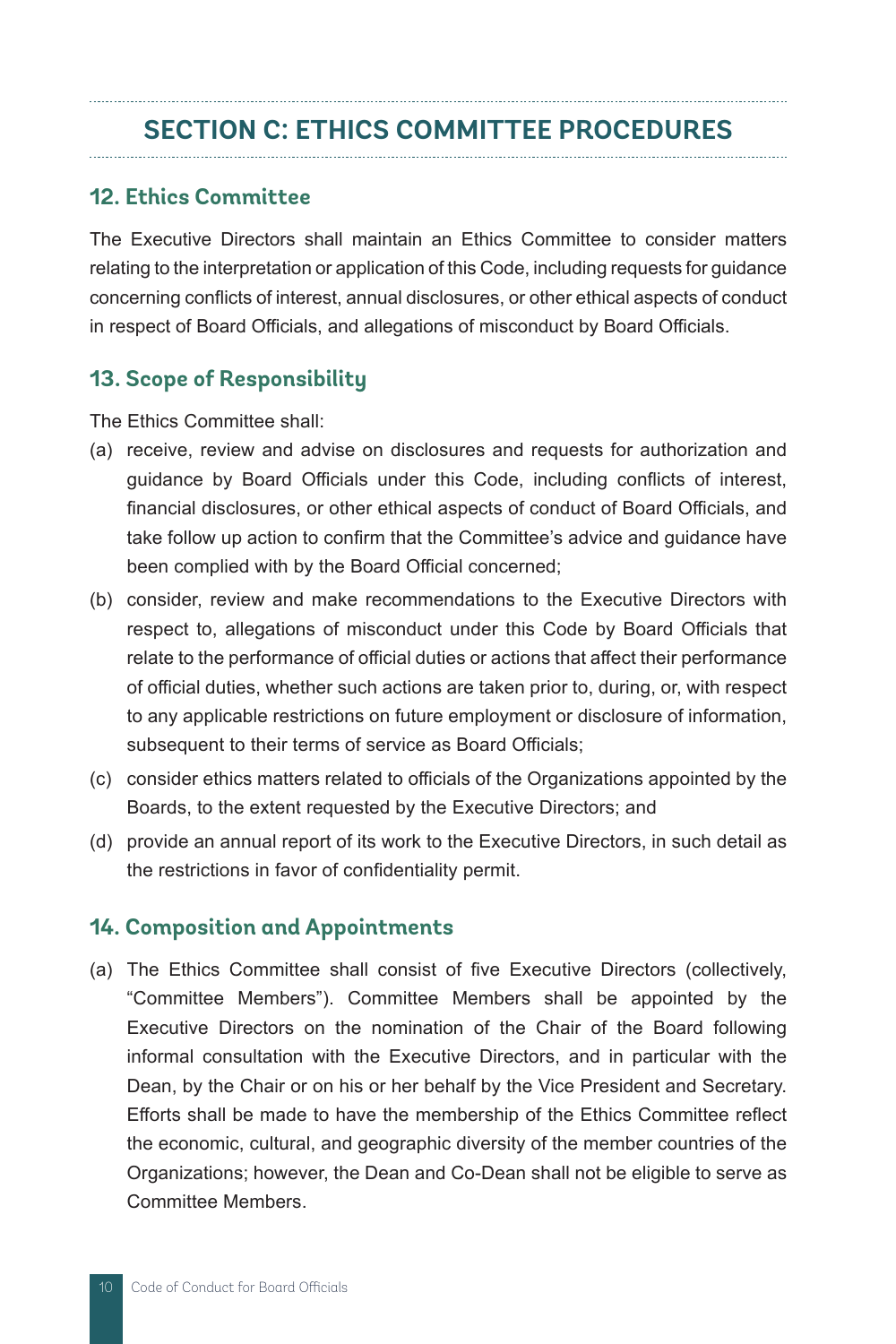- (b) The Executive Directors shall select one Committee Member to serve as Chair and one to serve as Vice Chair of the Ethics Committee. The Ethics Committee shall consider each matter in a panel of at least three Committee Members, designated by the Chair on a rotating basis, and chaired by either the Chair or Vice Chair, except that reconsideration requests under paragraph 19 (d) of this Code and matters related to the President shall be considered by the full Committee.
- (c) Committee Members ordinarily shall be appointed for two-year terms following each regular election of Executive Directors, provided that Committee Members who continue as Executive Directors in the next term shall serve at least until a new Committee has been appointed. To ensure that at any time there are at least three and preferably five Committee Members, the Chair of the Bank's Board shall promptly arrange for the consultations under subparagraph 14 (a) above, and nominate a candidate or candidates for appointment by the Executive Directors whenever a vacancy arises, particularly at the start of a new term.

#### **15. Counsel to the Ethics Committee**

The World Bank Group General Counsel shall act as Counsel to the Ethics Committee, attending all meetings, and shall designate a senior staff member to act as Alternate Counsel when the General Counsel is not available.

#### **16. Secretary to the Ethics Committee**

The Corporate Secretary of the Bank shall act as Secretary to the Ethics Committee and shall designate a senior staff member to act as Alternate Secretary when the Corporate Secretary is not available.

#### **17. Advisors for Ethics Committee Matters**

- (a) With the assistance and advice of the Counsel to the Ethics Committee and the Secretary to the Ethics Committee, the Executive Directors shall establish a standing roster of three outside advisors of high professional standing and experience in relevant areas such as ethics, law, and international organizations (the "Ethics Advisors"). Due regard shall be given to ensure diverse experience and backgrounds among the Ethics Advisors.
- (b) The Ethics Advisors shall report to the Ethics Committee. As requested by the Ethics Committee pursuant to this Code, Ethics Advisors may evaluate requests for guidance and allegations of misconduct, recommend procedures to be followed, conduct investigations, validate findings, and provide professional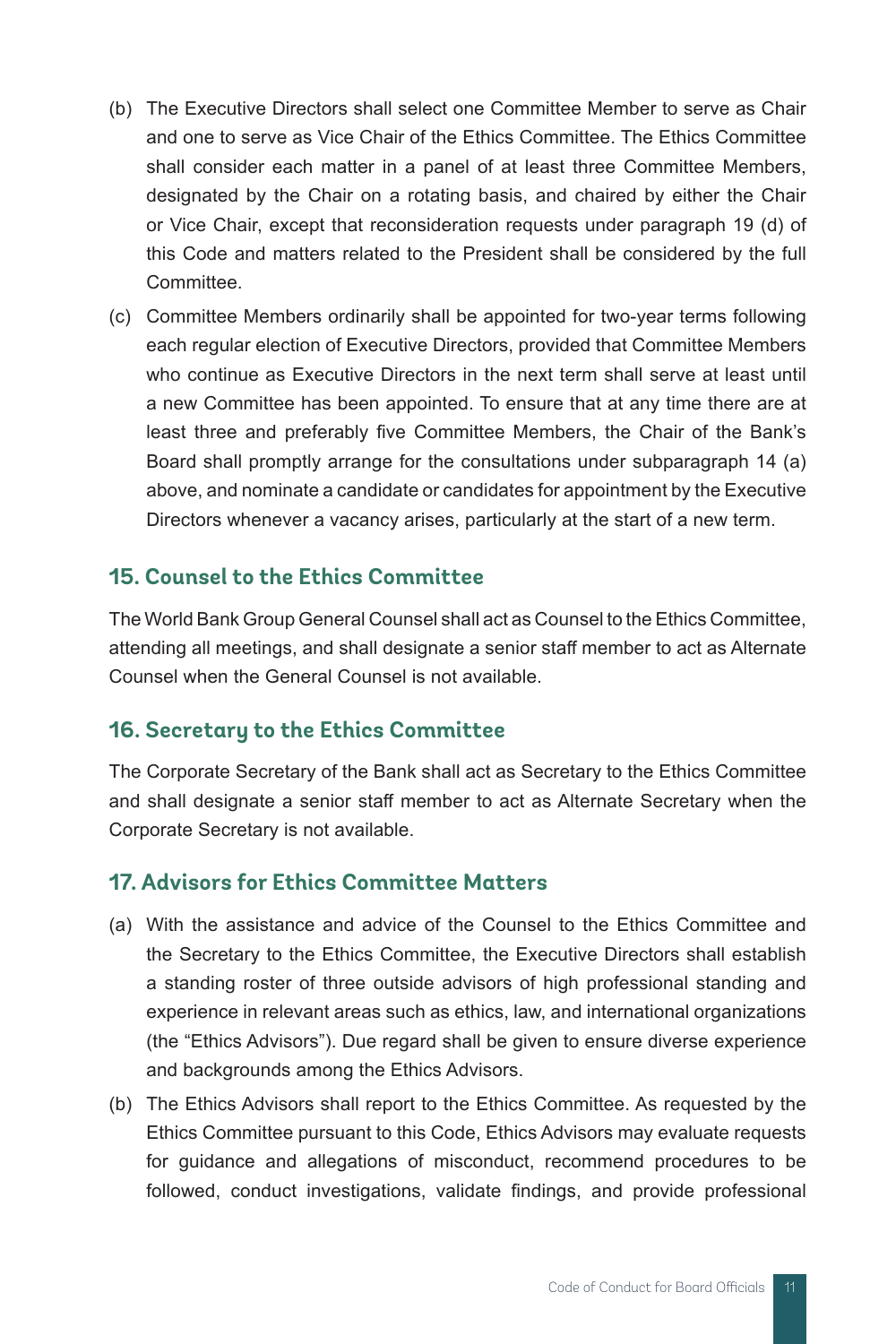advice to the Ethics Committee, and ultimately the Executive Directors, on appropriate action.

(c) Each Board Official may seek outside advisors, at his or her own expense, to assist with personal matters under this Code (a "Personal Advisor"). Personal Advisors may attend meetings of the Board Official with the Executive Directors, Ethics Committee, Ethics Advisors or Outside Investigators as an observer only. The Board Official concerned has an obligation to ensure that his or her Personal Advisor complies with the rules set out in this Code, including the obligation to maintain a fair process and comply with the relevant policies of the Organizations, including on disclosure of information. Engagement of a Personal Advisor shall not relieve the Board Official concerned of his or her obligations under this Code.

#### **18. General Rules of Procedure of the Ethics Committee**

- (a) A quorum for a meeting of a panel of the Ethics Committee shall be three Committee Members and for a meeting of the full Committee shall be four Committee Members. Committee Members may participate by telephone or video-conference or similar electronic mechanisms, if necessary. In the event that a Committee Member cannot attend a meeting for any reason, the Executive Directors may on request of the Ethics Committee, giving consideration to the economic, cultural, and geographic diversity of the member countries of the Organizations, designate another Executive Director to act in the place of the absent Committee Member.
- (b) Decisions of the Ethics Committee and its panels shall be taken by simple majority, meaning three Committee Members in the case of the full Committee. A Committee Member dissenting may require that his or her views be stated in any report to the Executive Directors.
- (c) Where a matter pending before the Ethics Committee involves a Committee Member or any other Board Officials in his or her office, the Committee Member shall not be eligible to attend or participate in any deliberations or decisionmaking regarding such matter.
- (d) In the interests of preserving confidentiality, attendance at meetings of the Ethics Committee shall be restricted to Committee Members, the Counsel to the Ethics Committee, the Secretary to the Ethics Committee, and other individuals whose attendance is specifically authorized by the Ethics Committee. Documents circulated for the consideration of the Ethics Committee shall be distributed only to the Committee, the Counsel, and the Secretary, except as specifically authorized by the Ethics Committee.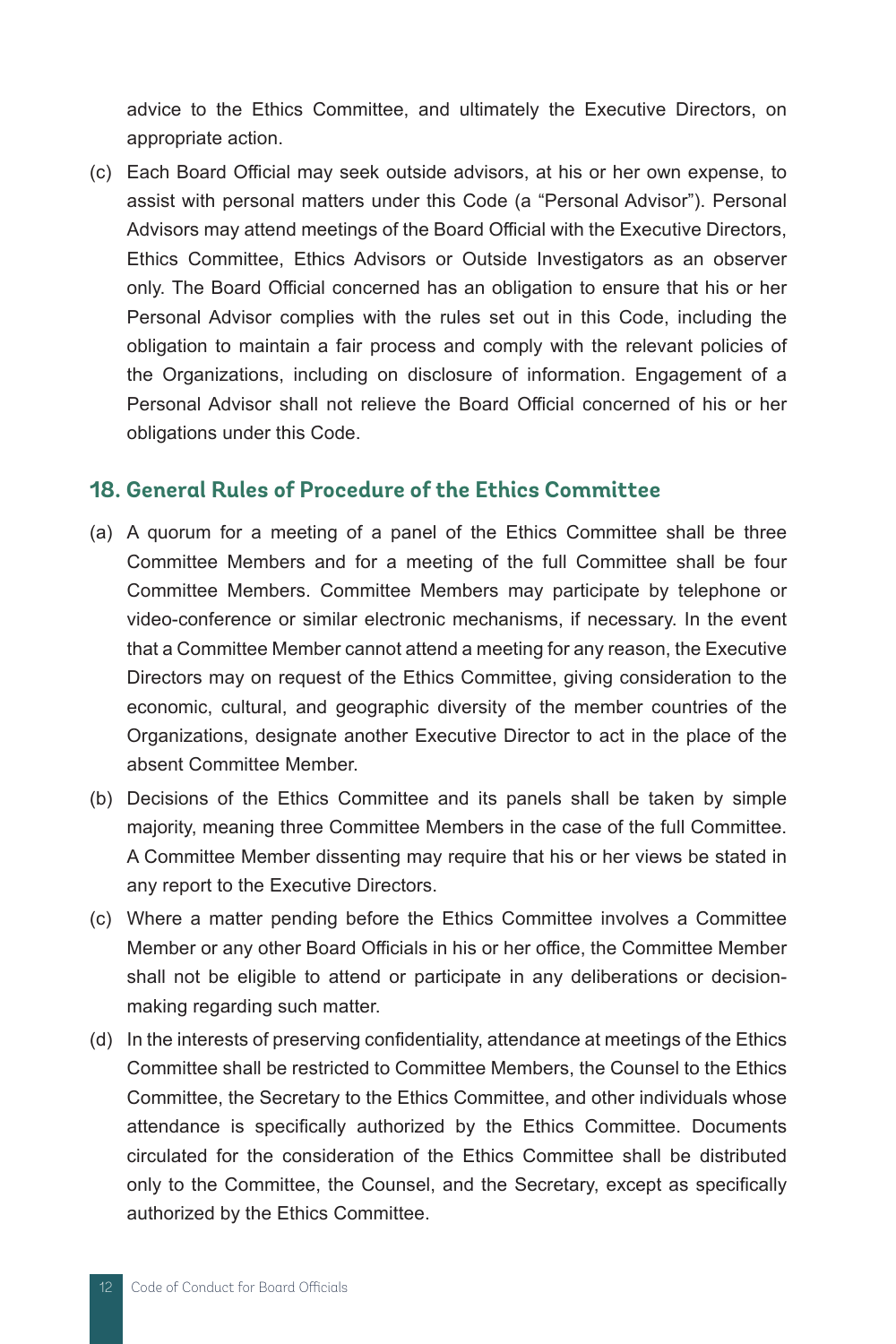- (e) In the interests of preserving confidentiality, the Executive Directors shall receive the recommendations of the Ethics Committee and conduct all deliberations or decision making under these procedures in Restricted Executive Sessions of the Board consisting exclusively of Executive Directors (or the Alternate of an Executive Director who is unable to attend) and chaired by the Chair of the Board. In the event that a matter under consideration involves the President, the President shall not attend and the session shall be chaired by the Dean of the Board or, if the Dean is unable to chair, by the Co Dean.
- (f) Without prejudice to the provisions of paragraphs 21 (b) and (d) of this Code, where a matter pending before the Executive Directors pursuant to these procedures involves an Executive Director or any other Board Officials in the Executive Director's office, neither the Executive Director nor an Alternate for him or her shall be eligible to attend or participate in deliberations or decisionmaking regarding such allegations.
- (g) In all proceedings pursuant to these procedures, the Ethics Committee and the Executive Directors shall at all times follow a fair process and shall require the Ethics Advisors and any Outside Investigator appointed pursuant to paragraph 20 (d) of this Code to do the same and to comply with the rules set out in this Code, including the policies of the Organizations on disclosure of information.
- (h) The Ethics Committee, the Ethics Advisors and Outside Investigators shall have access to Board Officials, and to all pertinent records, documents and staff of the Organizations, as determined by the Ethics Committee to be needed in the course of their duties.

#### **19. Conflict of Interest Disclosures and Requests for Authorization and Guidance**

- (a) Each Board Official shall submit conflict of interest disclosures in accordance with paragraph 8 of this Code, requests for authorization in accordance with paragraph 10 (a) of this Code, and any request for guidance concerning his or her financial disclosures, or other ethical aspects of conduct in respect of his or her personal situation to the Ethics Committee Chair or any Committee Member, for consideration by the Ethics Committee in accordance with the procedures set forth in this paragraph 19.
- (b) The Ethics Committee shall review the matter in a panel of three Committee Members, except that matters related to the President shall be considered by the full Ethics Committee. Counsel to the Ethics Committee shall assist with this review. The Ethics Committee may also consult with one or more of the Ethics Advisors. The Ethics Committee may at any time request further information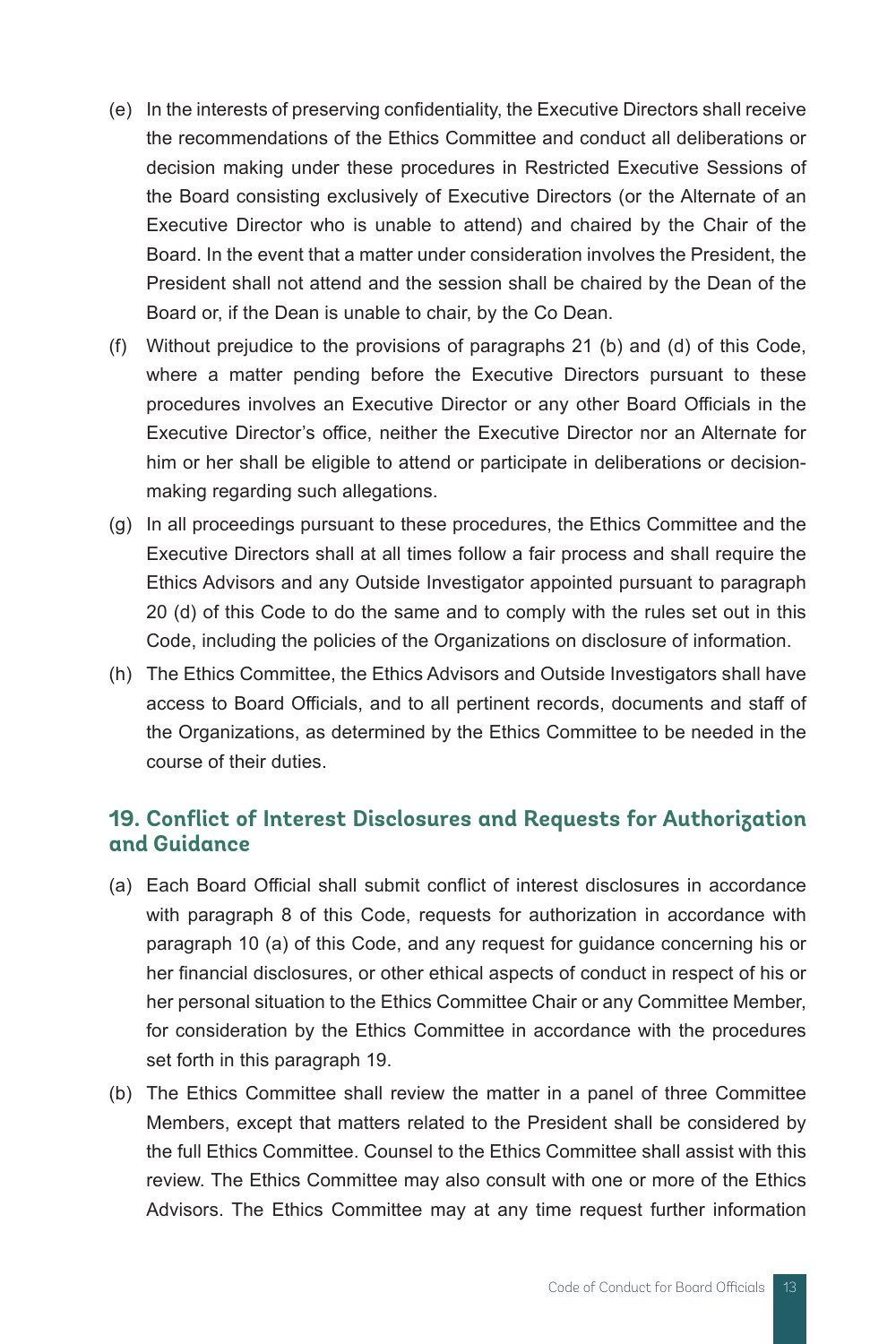from the individual who submitted the disclosure or the request for authorization or guidance.

- (c) The Ethics Committee shall provide a written determination in response to each individual who has submitted a disclosure or a request for authorization or guidance as referred to in subparagraph 19 (a) above. The Ethics Committee may communicate such determination to other Board Officials after consultation with the individual and in a manner that ensures the privacy of the individual concerned.
- (d) An individual who is not satisfied with the determination of the Ethics Committee may request reconsideration by the full Ethics Committee as well as review by the Executive Directors.
- (e) Each Board Official shall comply with the determination of the Ethics Committee or, if reviewed by the Executive Directors, the determination of the Executive Directors, to the satisfaction of the Ethics Committee. The Board Official concerned shall promptly inform the Ethics Committee of such compliance in such detail as the Ethics Committee shall request. The Ethics Committee has the obligation to determine that compliance is satisfactory. The Ethics Committee shall inform the Executive Directors concerning compliance by the Board Official concerned in those cases where the Executive Directors have made a determination or otherwise requested to be informed.
- (f) On request from the Board Official concerned, the Ethics Committee shall provide its determination in a non-confidential form that can be disclosed outside the Organizations.

#### **20. Allegations of Misconduct: Review and Decision Process**

- (a) Allegations of misconduct against Board Officials may be submitted to the Ethics Committee Chair or any Committee Member for consideration by the Ethics Committee in accordance with the procedures set forth in this Code. Allegations received by other units or persons in the Organizations shall be submitted directly and confidentially to the Ethics Committee Chair.
- (b) The Ethics Committee shall review the allegations (including confidential or anonymous allegations), taking such action as reasonably necessary to conduct its preliminary assessment, and determine whether: (i) there is sufficient evidence to support an investigation of misconduct; and (ii) the allegations are appropriate for consideration by the Executive Directors. Counsel to the Ethics Committee shall assist with this review.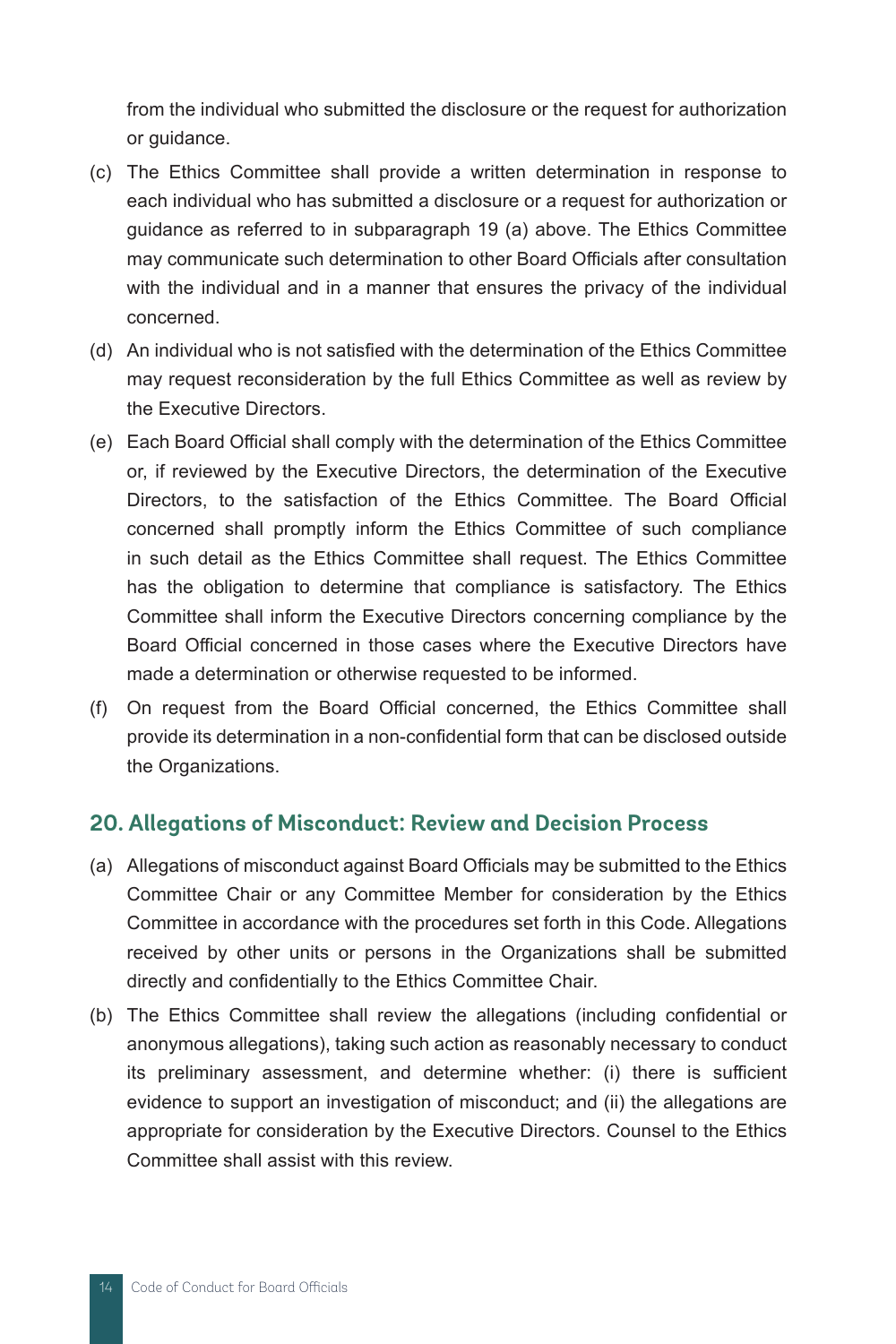- (c) If the Ethics Committee determines that requirements (b) (i) and (ii) above have not been met, the Ethics Committee may decide to take no further action. If the Ethics Committee determines that both requirements (i) and (ii) have been met, the Ethics Committee shall prepare and submit a report to the Executive Directors on its preliminary determination, with a recommendation to the Executive Directors that an investigation be conducted.
- (d) If, based upon the Ethics Committee's recommendations, the Executive Directors agree that an investigation shall be conducted, the Ethics Committee shall conduct the investigation. Based on the findings of the investigation, the Ethics Committee shall prepare and submit a report to the Executive Directors, with a recommendation whether the facts indicate that misconduct occurred, and if so, what measures may be appropriately imposed. In conducting an investigation, the Ethics Committee may seek assistance from the Ethics Advisors and appoint an outside investigator of high professional standing and experience to assist them in gathering facts and evidence (the "Outside Investigator").
- (e) The Executive Directors shall take a final decision based on the findings and recommendations of the Ethics Committee.
	- (i) In cases of misconduct by an Executive Director, appropriate measures may include issuance of a written censure or other action by the Executive Directors, and provision of notice of such censure or other action to the Governor(s) of the member country (or countries) that appointed or elected the Executive Director.
	- (ii) In cases of misconduct by other Board Officials, appropriate measures may include written censure by the Executive Directors and recommendation of other appropriate action to be taken by the Executive Director who appointed the Board Official.
	- (iii) In cases of misconduct by the President, appropriate measures may include written censure and other appropriate action by the Executive Directors.

#### **21. Allegations of Misconduct: Role of Board Official**

- (a) The Ethics Committee shall notify the Board Official concerned:
	- (i) when the Ethics Committee has made a preliminary determination on whether to recommend an investigation; and
	- (ii) after an investigation, if any, when the Ethics Committee has made a preliminary determination as to whether the facts indicate that misconduct occurred and as to what measures, if any, may be appropriately imposed.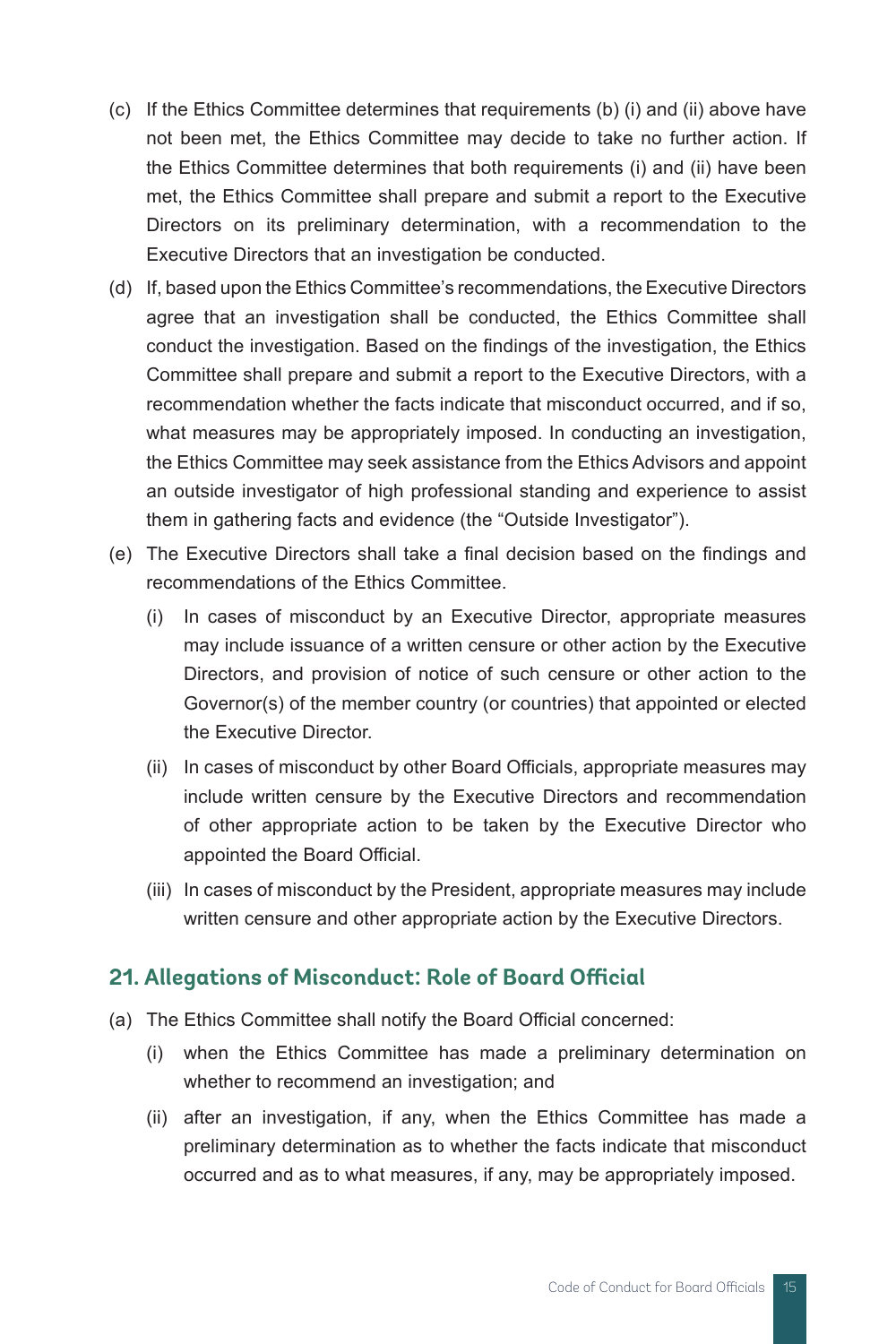The Board Official concerned shall be provided an opportunity, not less than five (5) working days after each such notification, to present his or her views regarding the allegations to the Ethics Committee, in writing and in person, before the Ethics Committee makes its recommendations to the Executive Directors.

- (b) When any such recommendations from the Ethics Committee are submitted to the Executive Directors, the Ethics Committee shall notify the Board Official concerned and provide a copy. The Board Official concerned shall be provided an opportunity, not less than five (5) working days after each such notification, to present his or her views regarding the allegations to the Executive Directors, in writing and in person, before the Executive Directors make a final decision.
- (c) Each Board Official, if alleged to have committed misconduct, shall have the duty to cooperate fully with the Executive Directors, the Ethics Committee and its Ethics Advisors and Outside Investigators in all stages of the consideration and investigation of the allegations of misconduct. After receiving a notice from the Ethics Committee under subparagraph 21 (a) (i) or (a) (ii) above, the Board Official concerned shall have timely access to the documents under review by the Ethics Committee.
- (d) Where the allegations concern misconduct by an Alternate Executive Director, Alternate Executive Director Designate, Alternate Executive Director Post-Designate, Temporary Alternate Executive Director, or Senior Advisor or Advisor to an Executive Director, the Ethics Committee shall consult the Executive Director concerned in its consideration of such allegations and appropriate measures to be imposed.
- (e) Where the Executive Directors have agreed that an investigation of allegations of misconduct by a Board Official shall be conducted, the Board Official concerned shall follow such recusal or other measures directly related to the alleged misconduct as the Executive Directors may determine, on the advice of the Ethics Committee, are necessary to prevent irreparable harm to the Organizations.
- (f) On request from the Board Official concerned, the Ethics Committee shall provide written confirmation of its determination not to recommend an investigation or of the decision of the Executive Directors on its findings and recommendations after investigation, in a non-confidential form that can be disclosed outside the Organizations.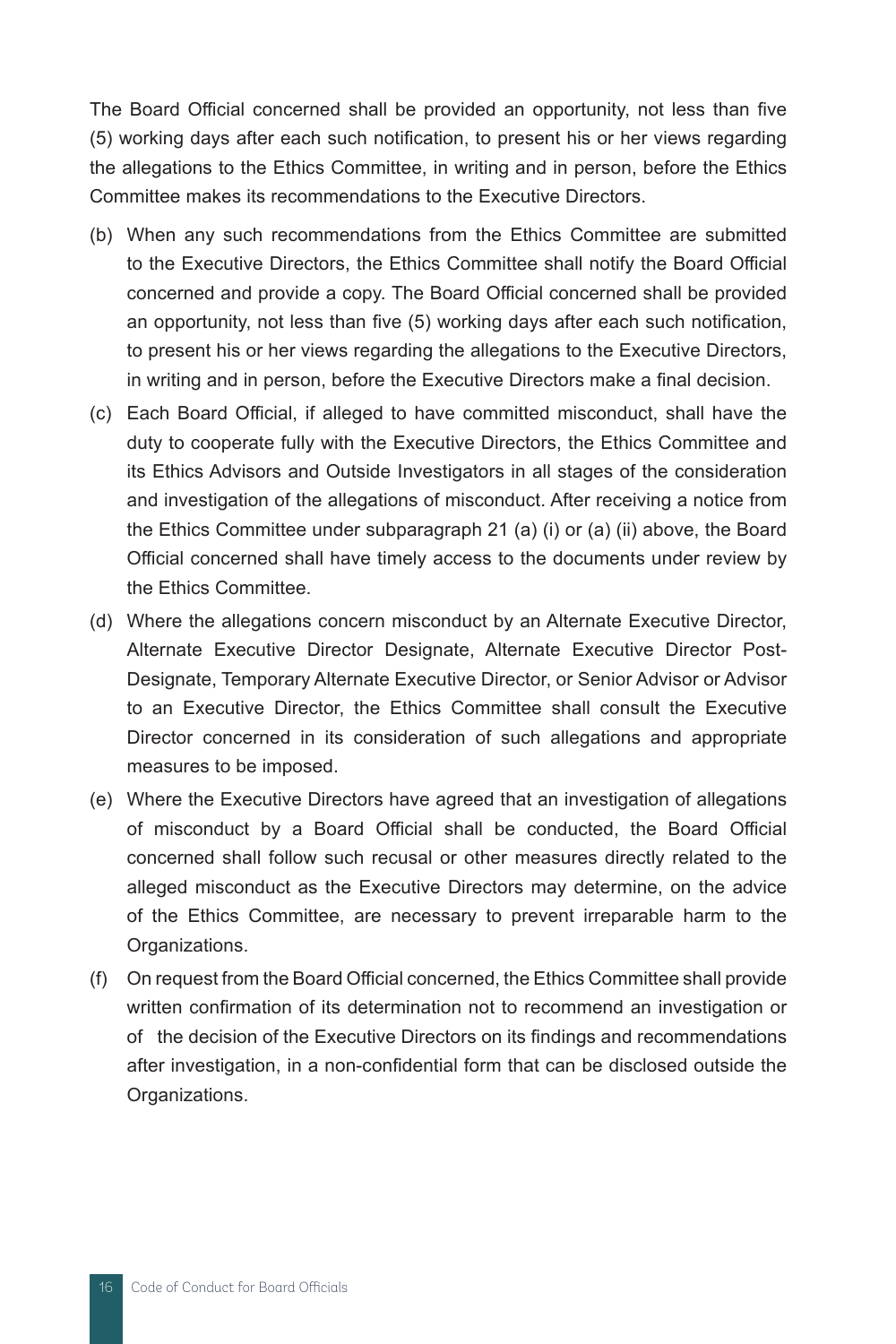#### **22. Matters Related to Staff of the Organizations**

- (a) This Code applies to Board Officials, as specified herein, and is not applicable to staff of the Organizations. Pursuant to the Principles of Staff Employment adopted by the Executive Directors in 1983, the President of the Organizations issues rules and procedures from time to time to regulate ethical matters related to staff of the Organizations (referred to as the Staff Rules).
- (b) If a matter under consideration by the Ethics Committee, whether a conflict of interest disclosure, request for authorization or guidance or allegation of misconduct, also relates to the conduct of a staff member of the Organizations, the Ethics Committee shall refer the matter to the appropriate unit responsible at the time for handling such matters, such as the Ethics and Business Conduct Department, Vice President, Human Resources, or the Integrity Vice Presidency. The Ethics Committee shall coordinate its work with such unit, in particular to extent that there are common facts and circumstances relevant for the Board Official and the staff member concerned.
- (c) If the Ethics Committee in the course of its work uncovers potential fraud or corruption by a contractor or consultant in a project financed or executed by the Organizations, it shall refer the matter to the Department of Institutional Integrity.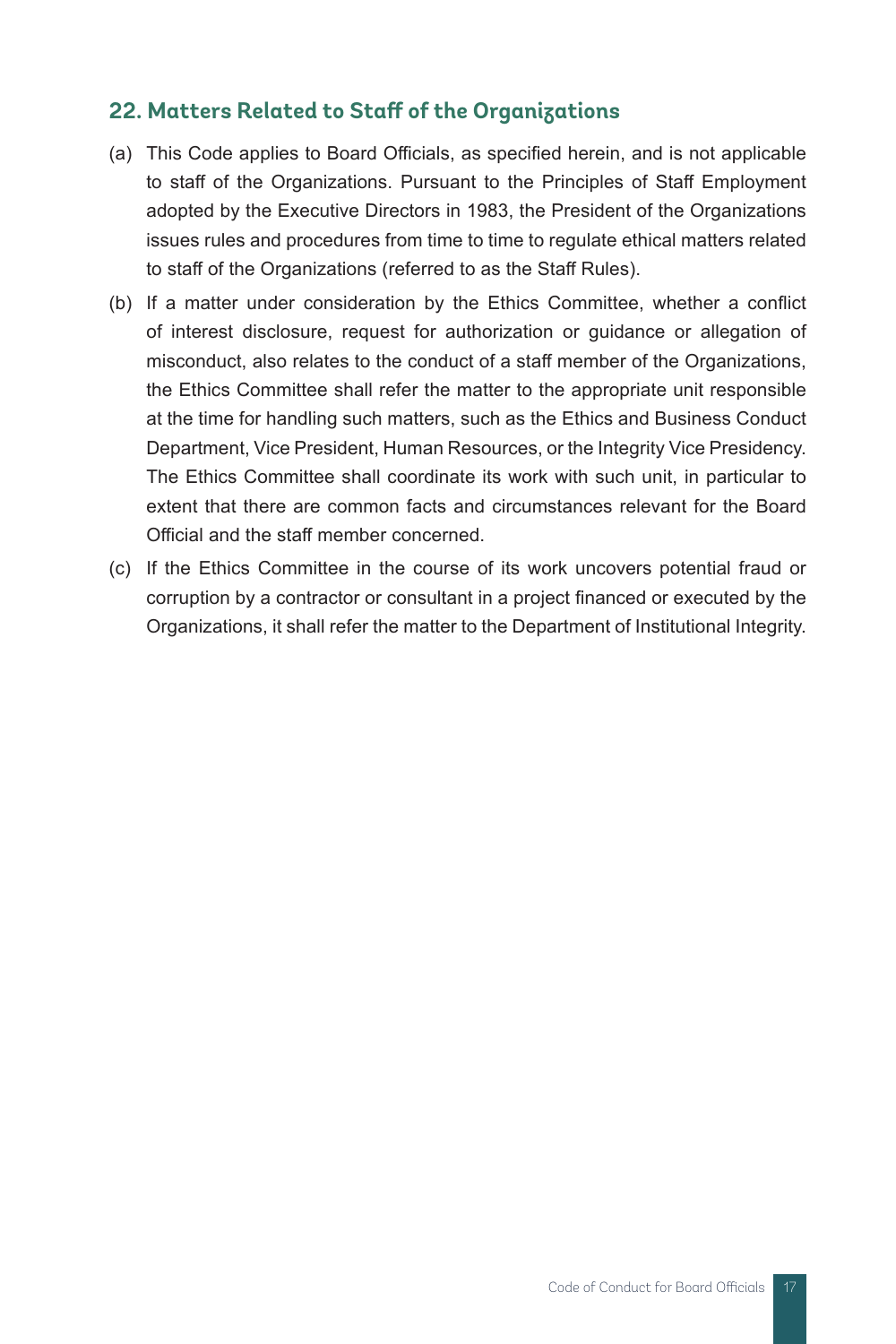## **SECTION D: DEFINITIONS**

#### **23. Definitions**

For purposes of this Code of Conduct for Board Officials, the following terms shall have the meanings set forth below:

- (a) "Agency" shall refer to the Multilateral Investment Guarantee Agency.
- (b) "Alternate Executive Director Designate" shall refer to the designated incoming Alternate Executive Director who, before his or her appointment as Alternate Executive Director, is appointed and employed to overlap with the existing Alternate Executive Director for orientation purposes.
- (c) "Alternate Executive Director Post-Designate" shall refer to the outgoing Alternate Executive Director who, after the termination of his or her Alternate Executive Director appointment, is appointed and employed for an overlap period for the purpose of orientating the incoming Alternate Executive Director.
- (d) "Articles of Agreement" shall refer to the Articles of Agreement of the Bank, the Corporation, and the Association, and to the Convention of the Agency.
- (e) "Association" shall refer to the International Development Association.
- (f) "Bank" shall refer to the International Bank for Reconstruction and Development.
- (g) "Board Officials" shall refer to the Executive Directors, Executive Director Designates, Executive Director Post-Designates, Alternate Executive Directors, Alternate Executive Director Designates, Alternate Executive Director Post Designates, Temporary Alternate Executive Directors, and Senior Advisors and Advisors to Executive Directors, collectively, of each of the Organizations, and, for the purposes of this Code, includes the President as provided in subparagraph 1(b)(i) of this Code.
- (h) "Code" shall refer to this Code of Conduct for Board Officials.
- (i) "Corporation" shall refer to the International Finance Corporation.
- (j) "Discrimination" shall refer to any unjustifiable differentiation between individuals or groups within Board Officials or staff of the Organizations on the basis of a personal characteristic, such as age, race, color, gender, sexual orientation, language, physical ability, political or other opinion, national or social origin, religion or creed.
- (k) "Ethics Advisors" shall refer to the standing roster of outside advisors established by the Ethics Committee under paragraph 17 (a) of this Code.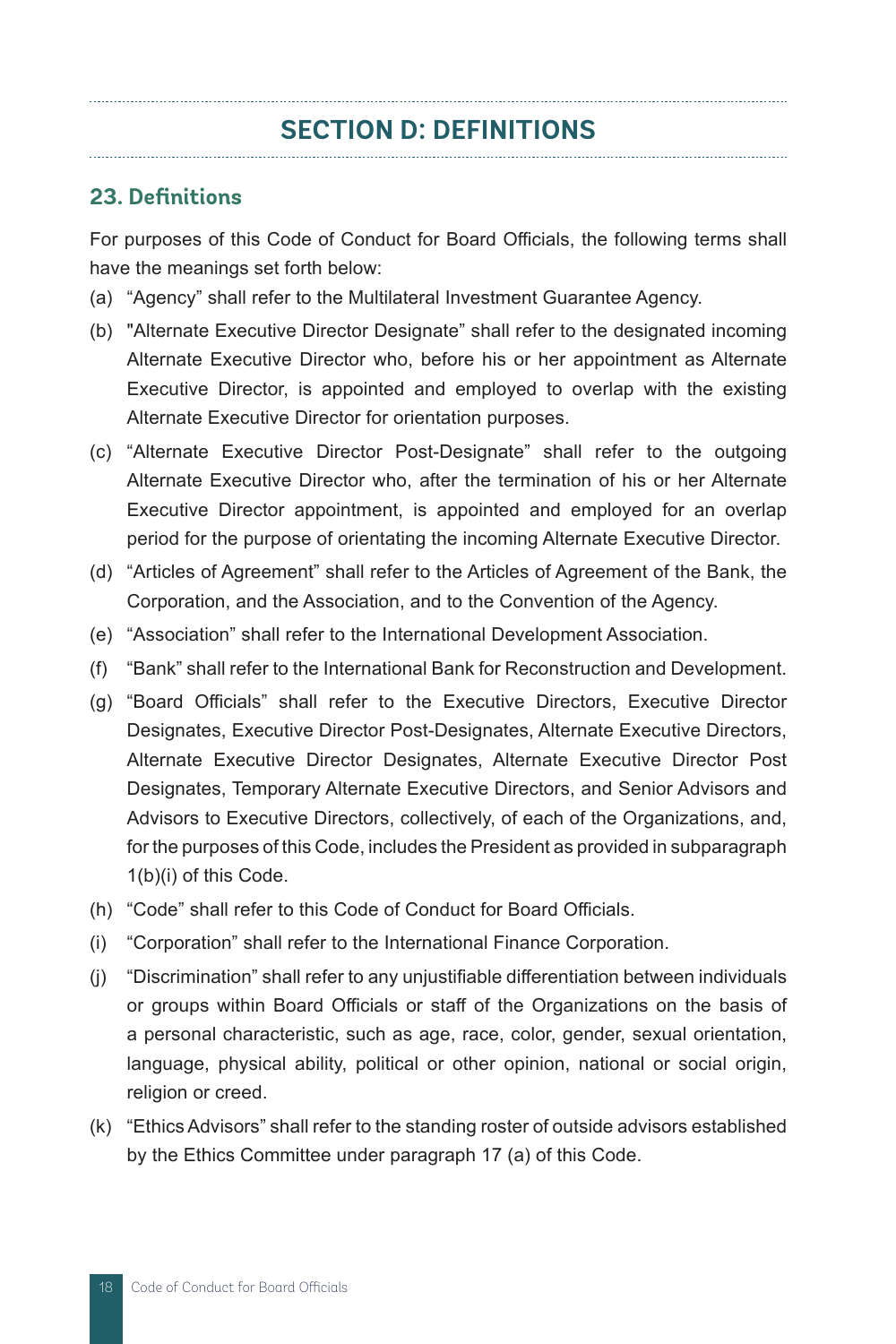- (l) "Ethics Committee" shall refer to the committee established and maintained by the Executive Directors under paragraph 12 of this Code.
- (m) "Executive Directors" shall refer to the Executive Directors of the Bank and the Association, and to the Directors of the Corporation and the Agency.
- (n) "Executive Director Designate" shall refer to the designated incoming Executive Director who, before his or her appointment as Executive Director, is appointed and employed to overlap with the existing Executive Director for orientation purposes.
- (o) "Executive Director Post-Designate" shall refer to the outgoing Executive Director who, after the termination of his or her Executive Director appointment, is appointed and employed for an overlap period for the purpose of orientating the incoming Executive Director.
- (p) "Harassment" shall refer to any unwelcome verbal, nonverbal or physical conduct occurring in any mode of communication, including without limitation, email, text messaging or social media, that interferes with work or creates an intimidating, hostile or offensive work environment.
- (q) "Immediate family members" shall mean the Board Official's spouse or domestic partner and dependents.
- (r) "Misconduct" shall refer to a failure to observe this Code by a Board Official, without requiring malice or guilty purpose, and with respect to staff of the Organizations, shall have the meaning set forth in the Staff Rules.
- (s) "Organizations" shall refer to the Bank, the Corporation, the Association, and the Agency, collectively.
- (t) "Outside Investigator" shall refer to an outside investigator appointed by the Ethics Committee pursuant to paragraph 20 (d) of this Code, to assist in an investigation.
- (u) "Personal Advisor" shall refer to an outside advisor engaged by a Board Official to assist with personal matters pursuant to paragraph 17 (c) of this Code.
- (v) "Sexual Harassment" shall refer to any unwelcome sexual advance, request for sexual favor or other verbal, nonverbal or physical conduct of a sexual nature that interferes with work, is made a condition of employment or creates an intimidating, hostile or offensive work environment.
- (w) "Short-term trading" shall mean any combination of the buying and selling of securities within six months; and the buying and selling of a right or obligation to buy or sell securities shall be treated as buying or selling the securities.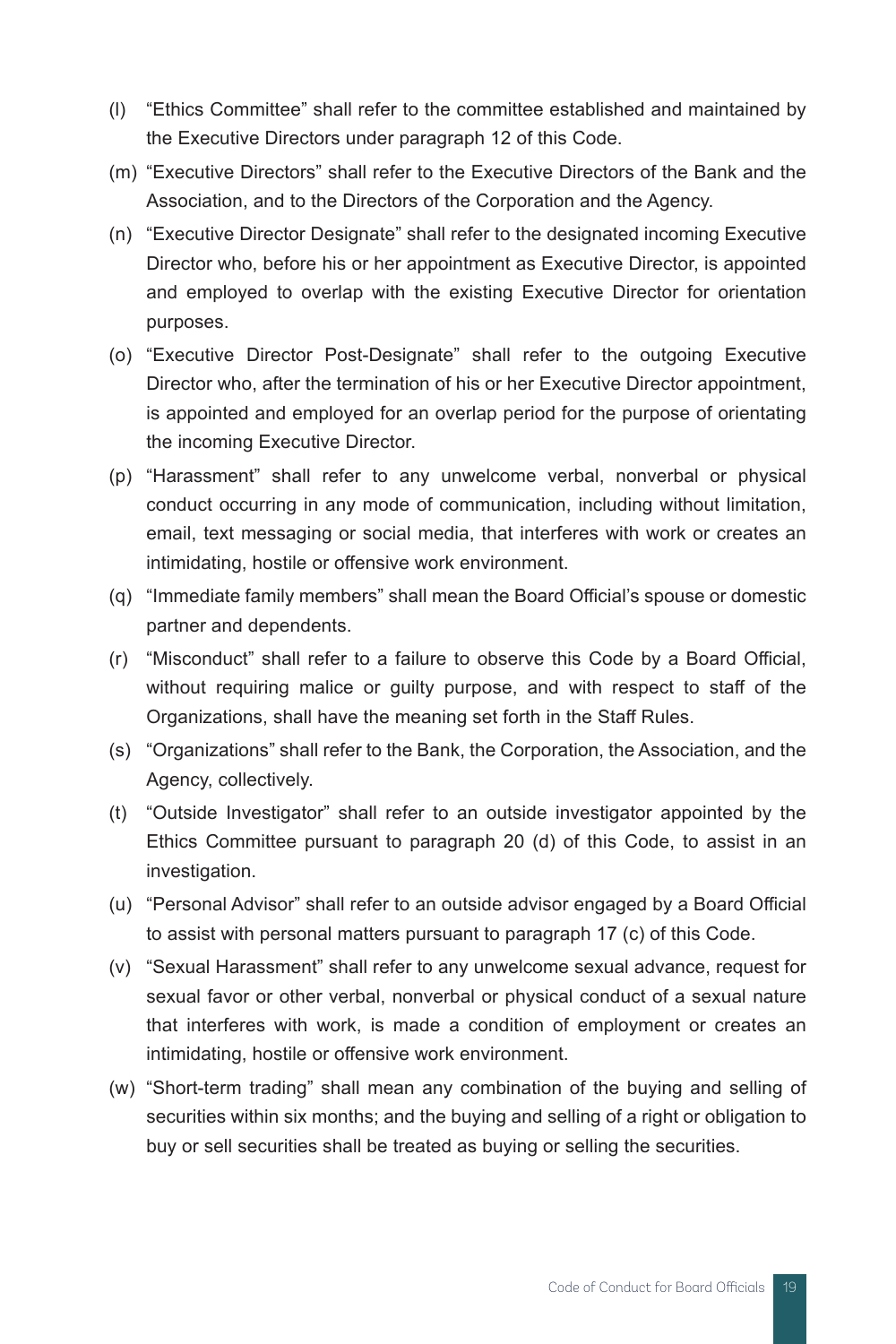## **AMENDMENT**

The Code of Conduct for Board Officials, as revised and adopted by the Executive Directors of the International Bank for Reconstruction and Development, the International Finance Corporation, the International Development Association, and the Multilateral Investment Guarantee Agency, respectively, on October 2, 2018, pursuant to R2018-0225, and effective as of November 1, 2018, is amended effective August 9, 2021 as follows:

- 1. Paragraph 10(c) shall be restated in its entirety as follows:
	- (c) **Employment by the Organizations**. Executive Directors and Alternate Executive Directors shall not seek, apply for, or take up appointment to the staff of any of the Organizations, other than as an Advisor to an Executive Director, while serving as Executive Directors and Alternate Executive Directors or within one year following the end of such service, including consultant appointments and any other remunerated assignments.